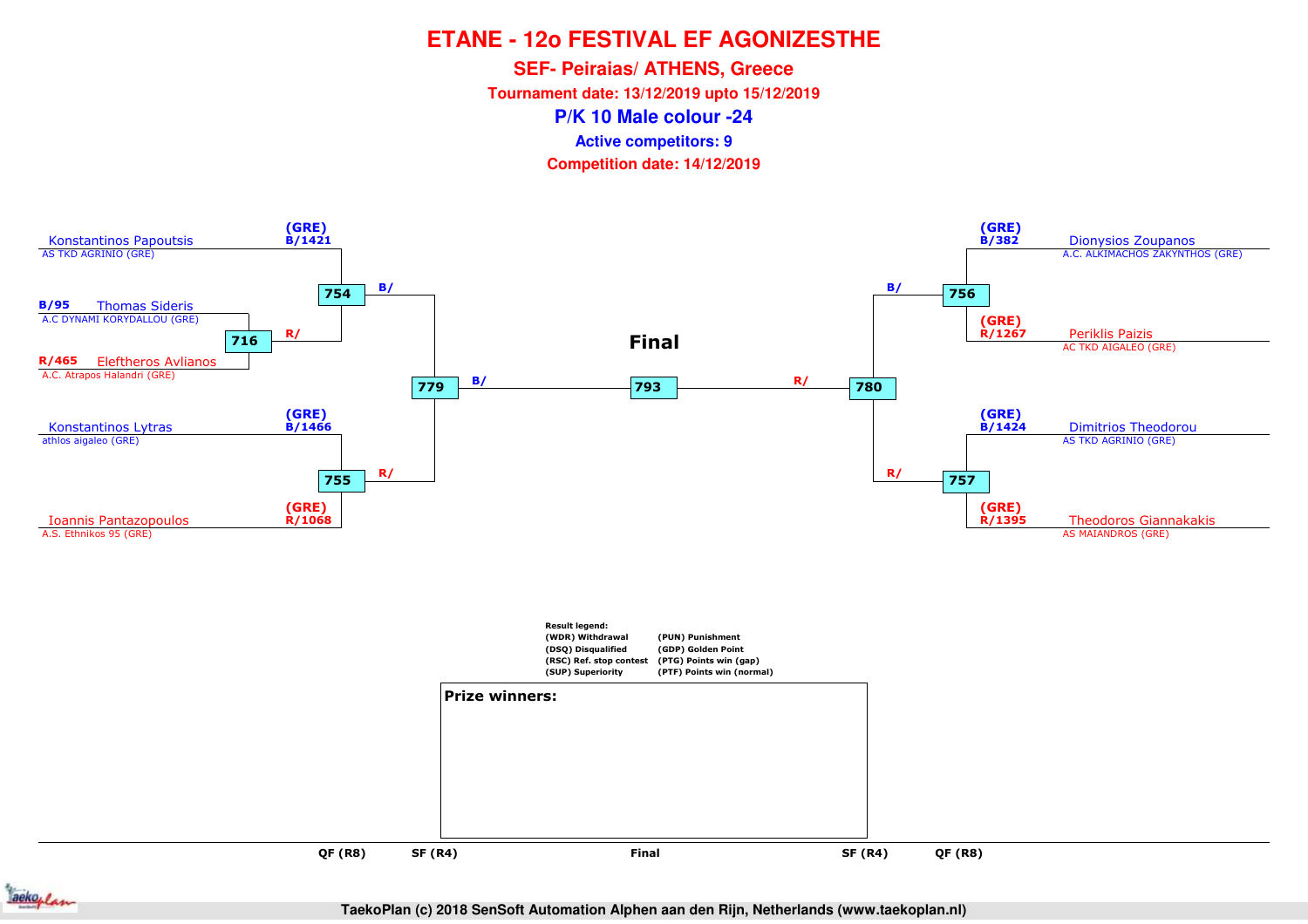

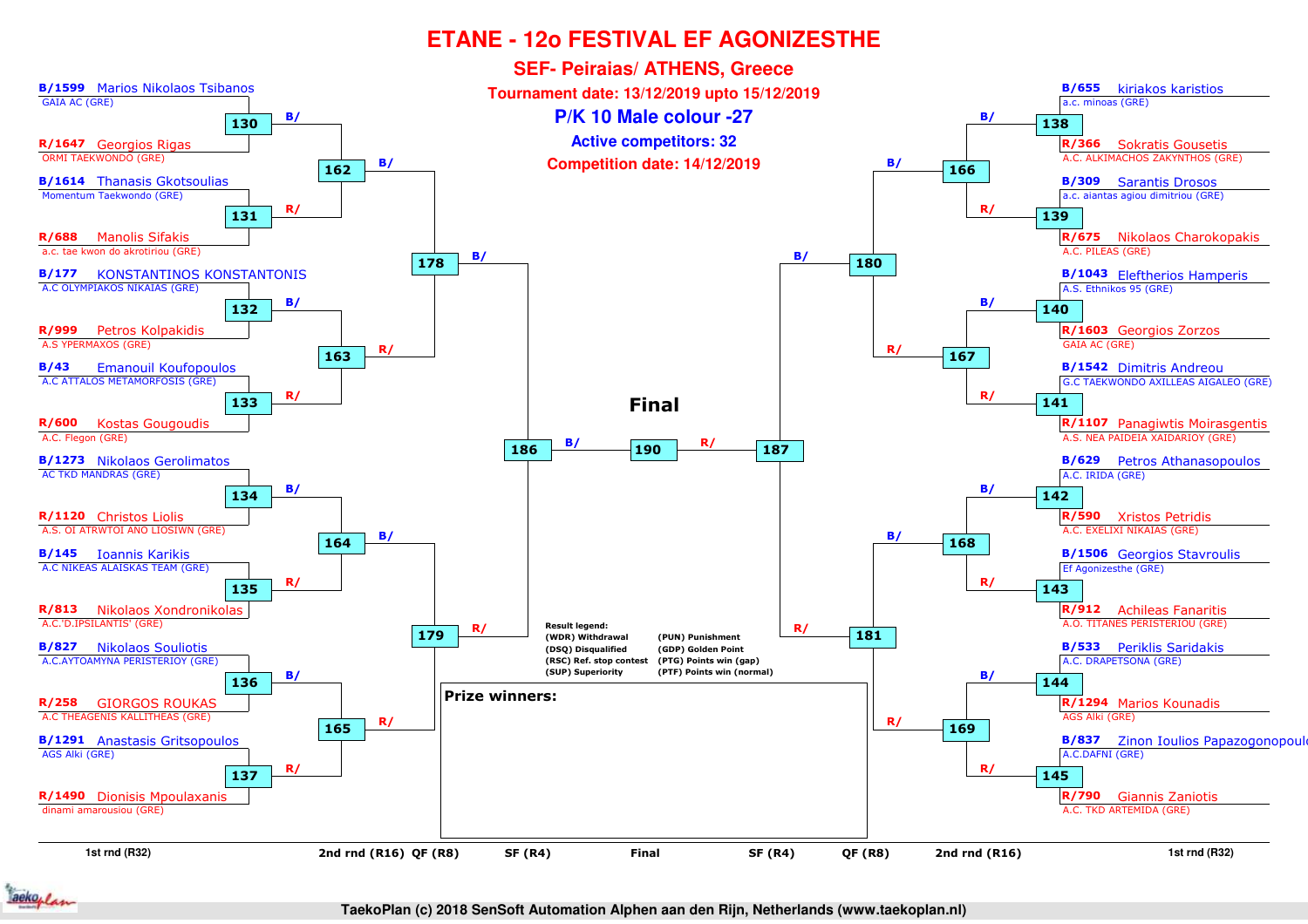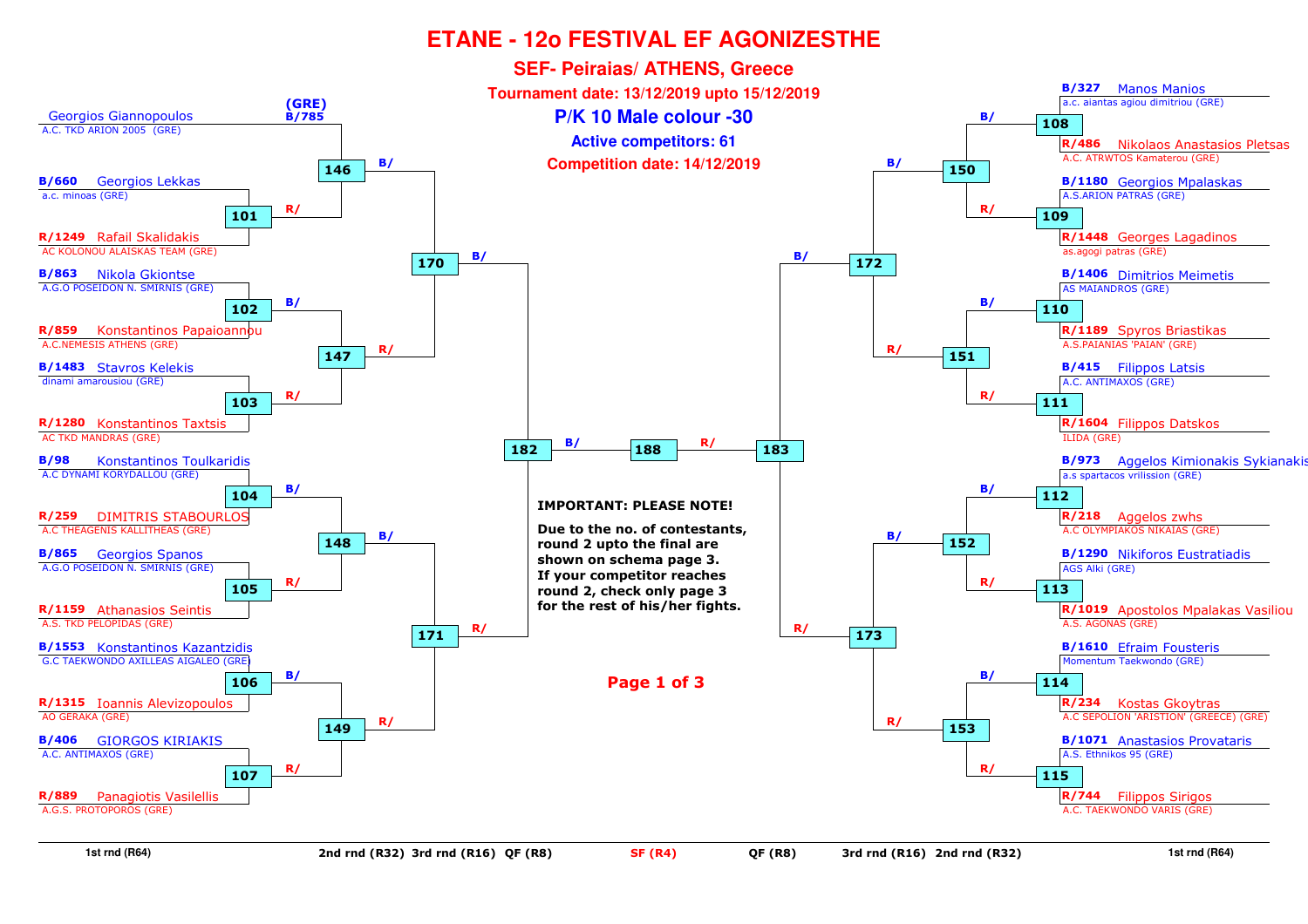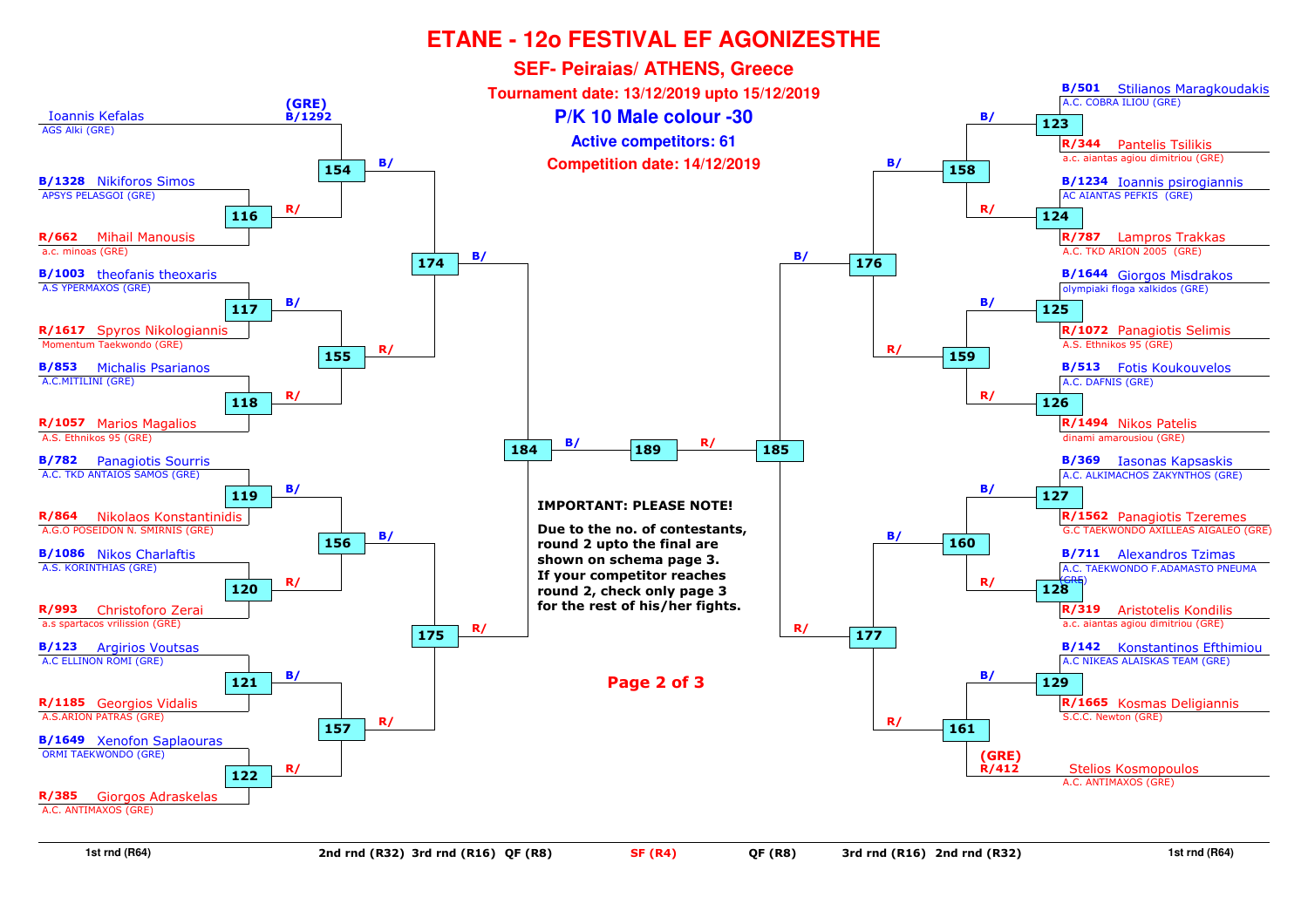

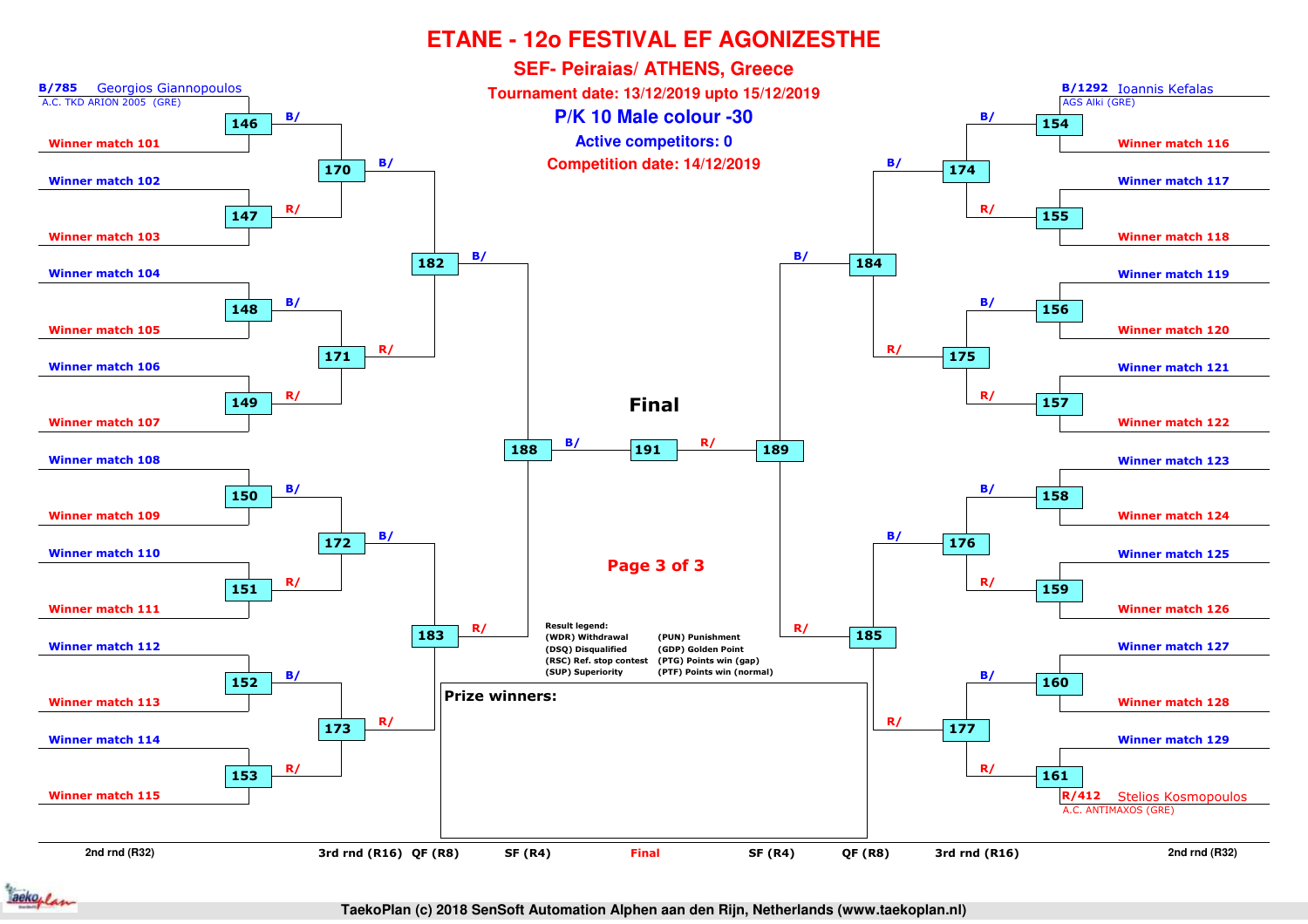

**1st rnd (R64)**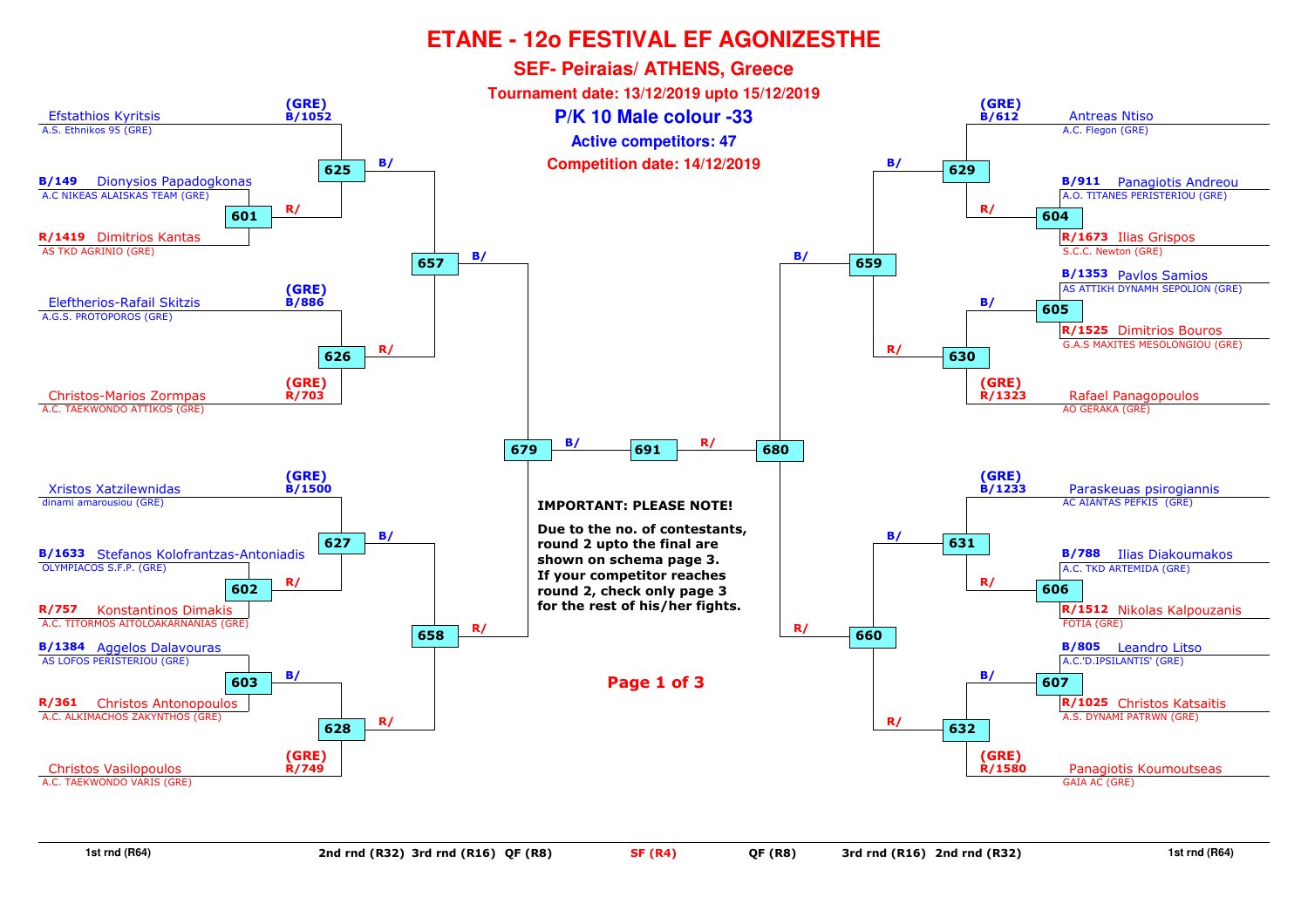

**1st rnd (R64)**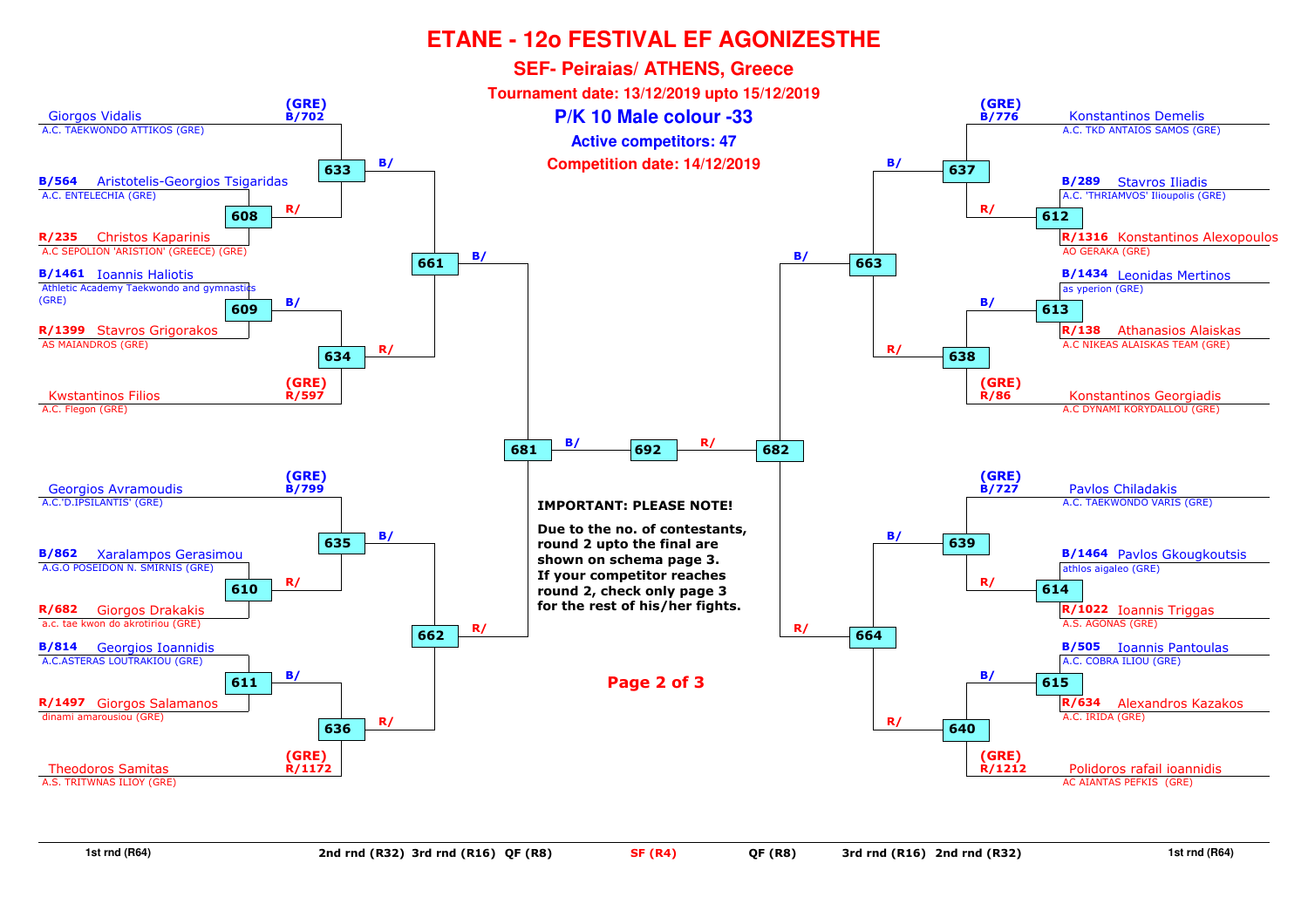

ackoplan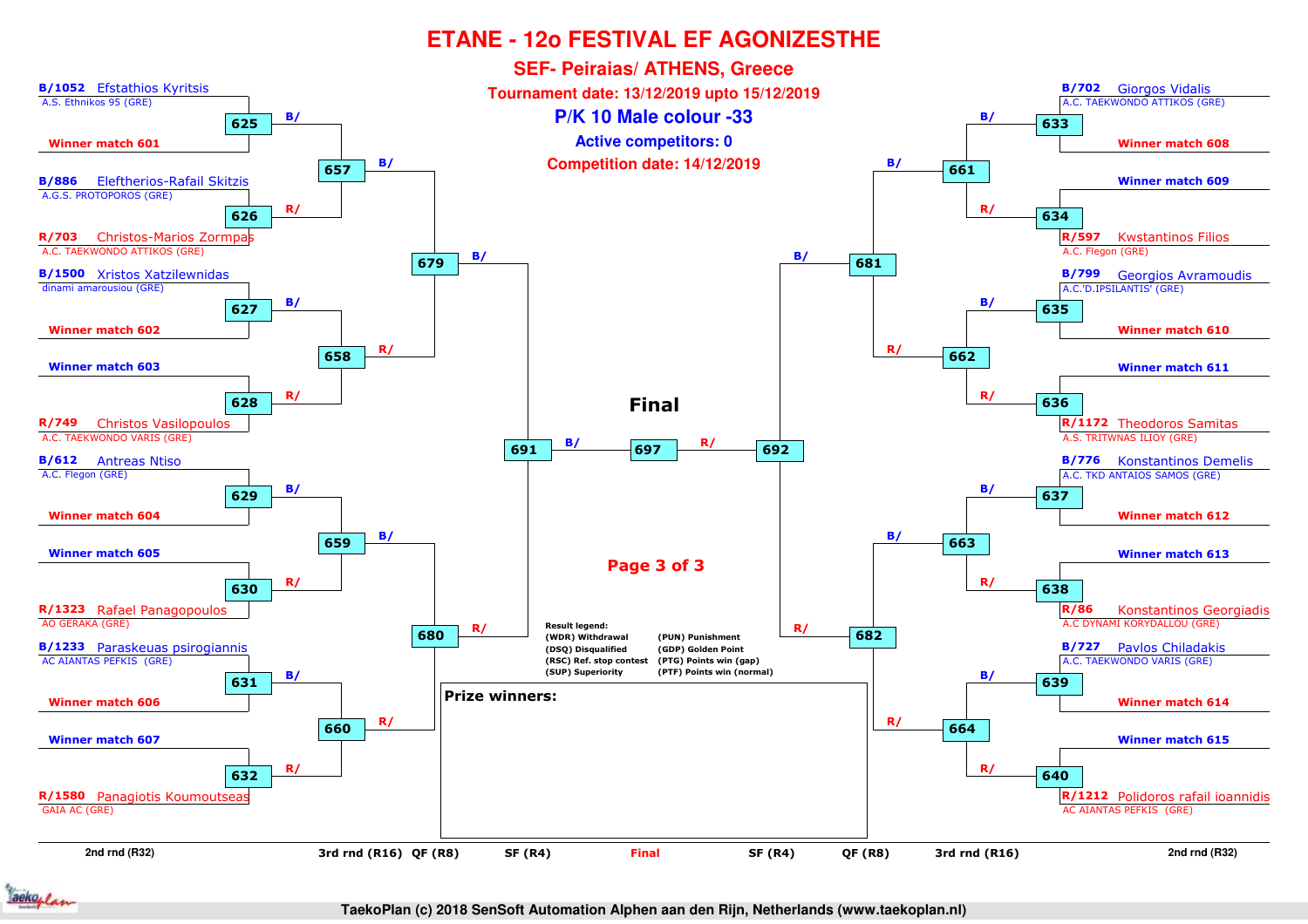

**1st rnd (R64)**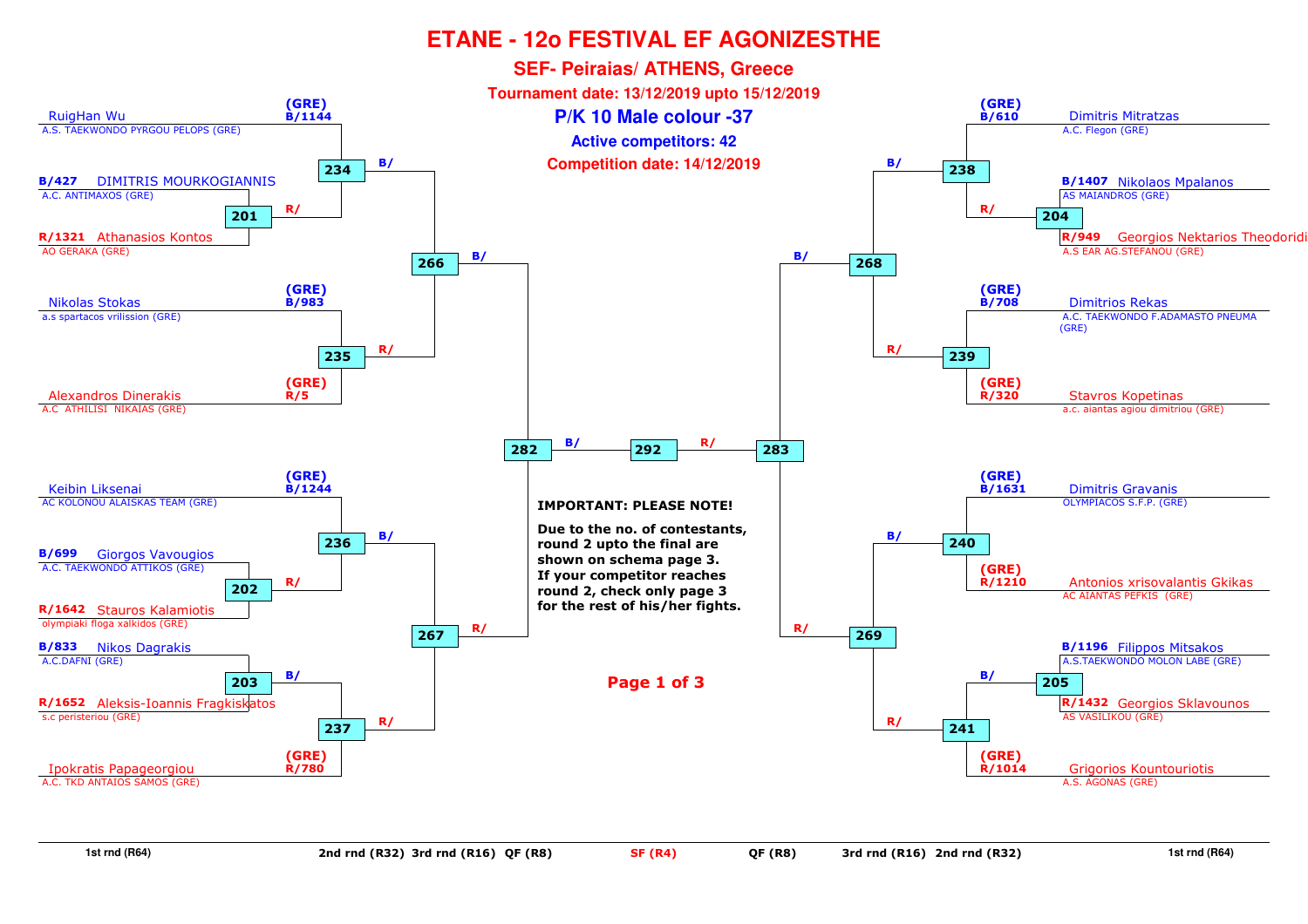

**1st rnd (R64)**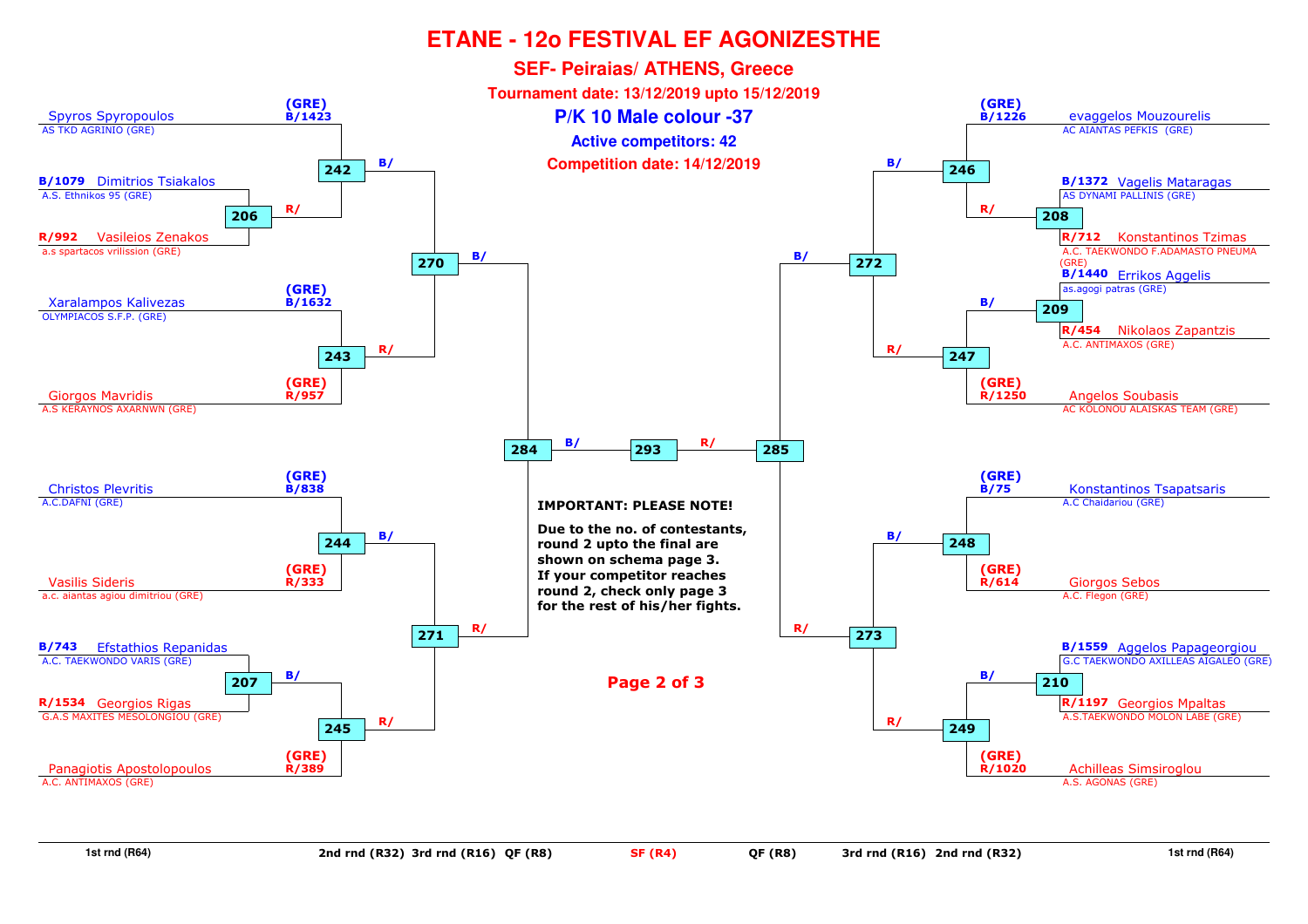

ackoplan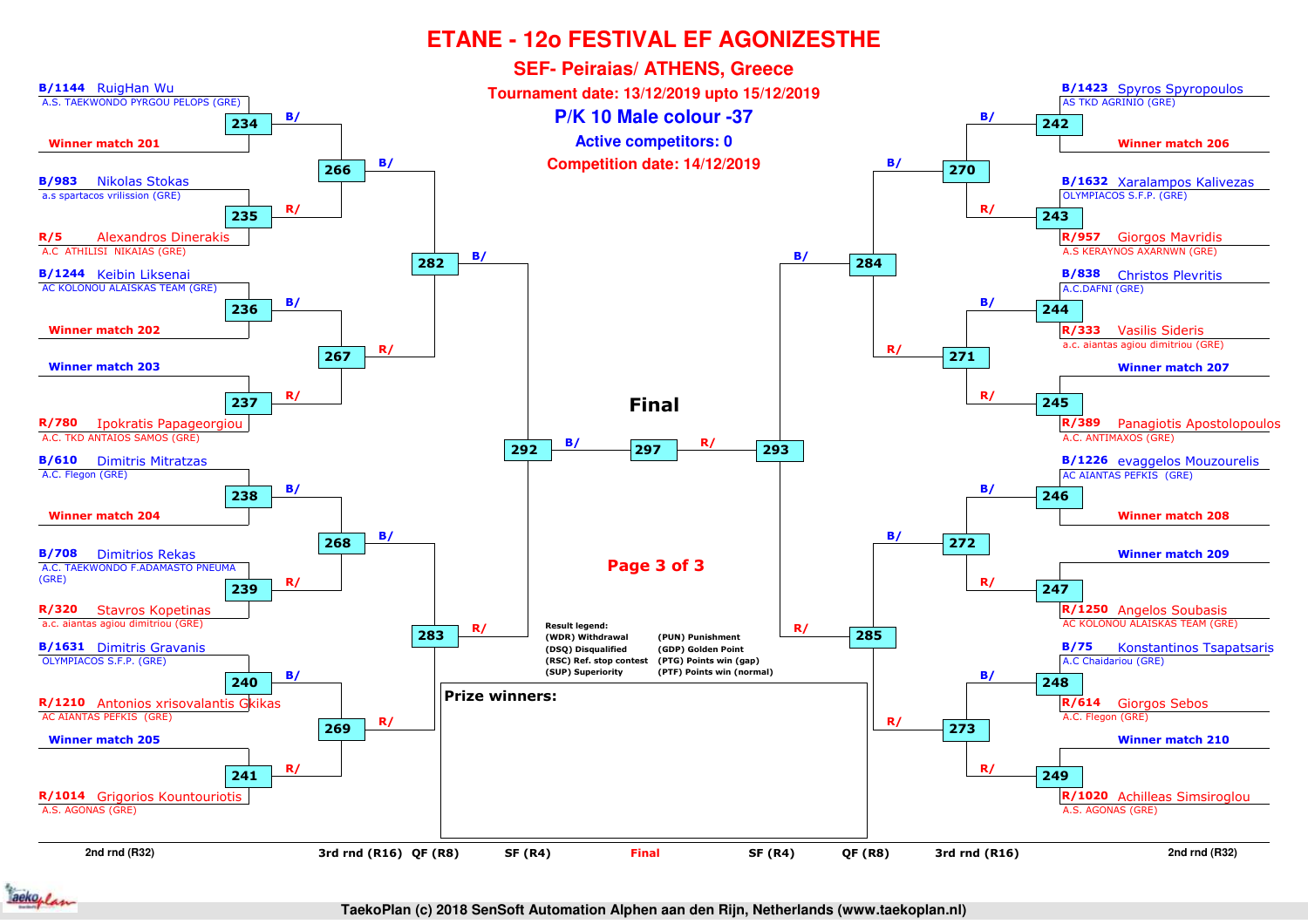

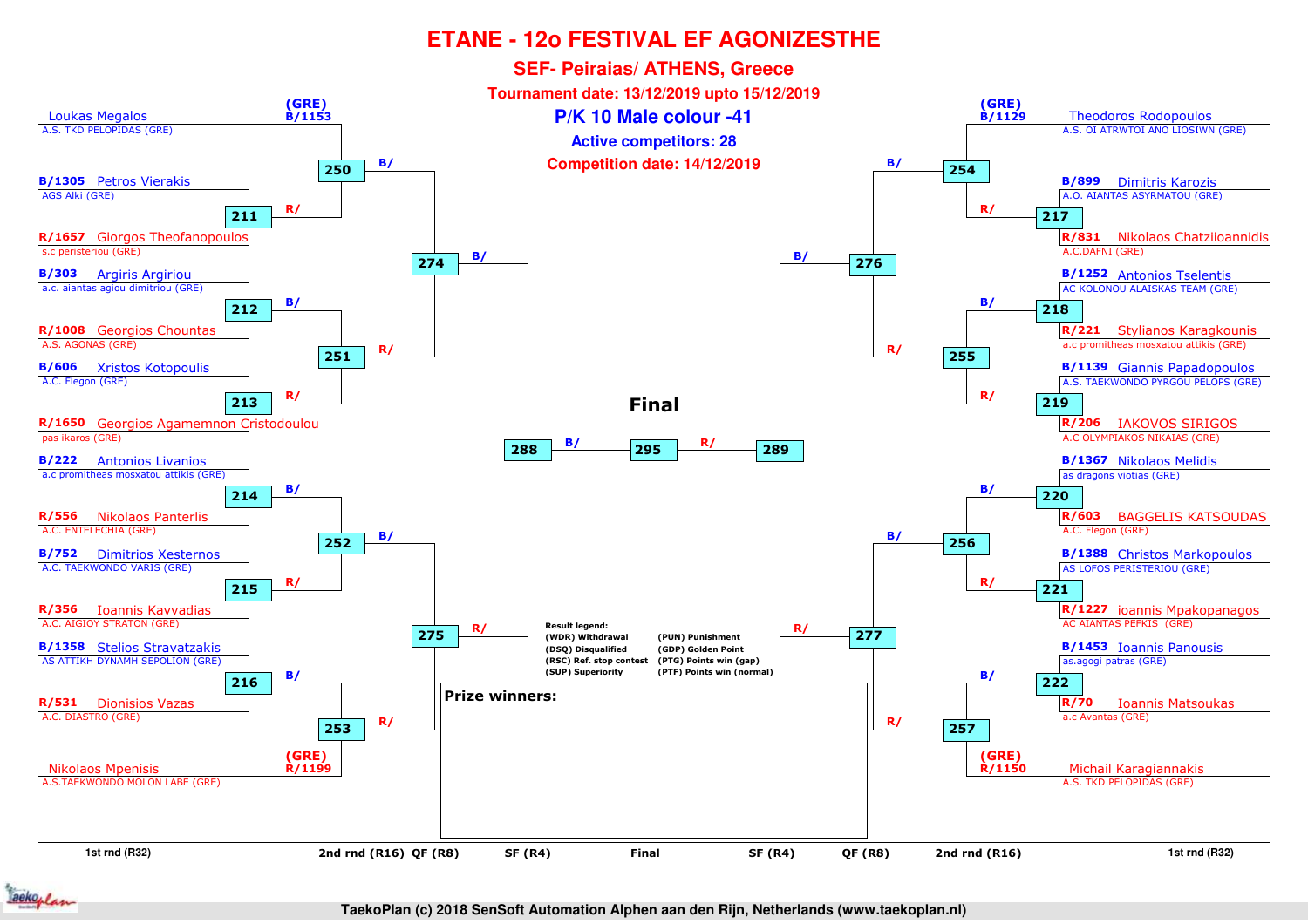

aeko, /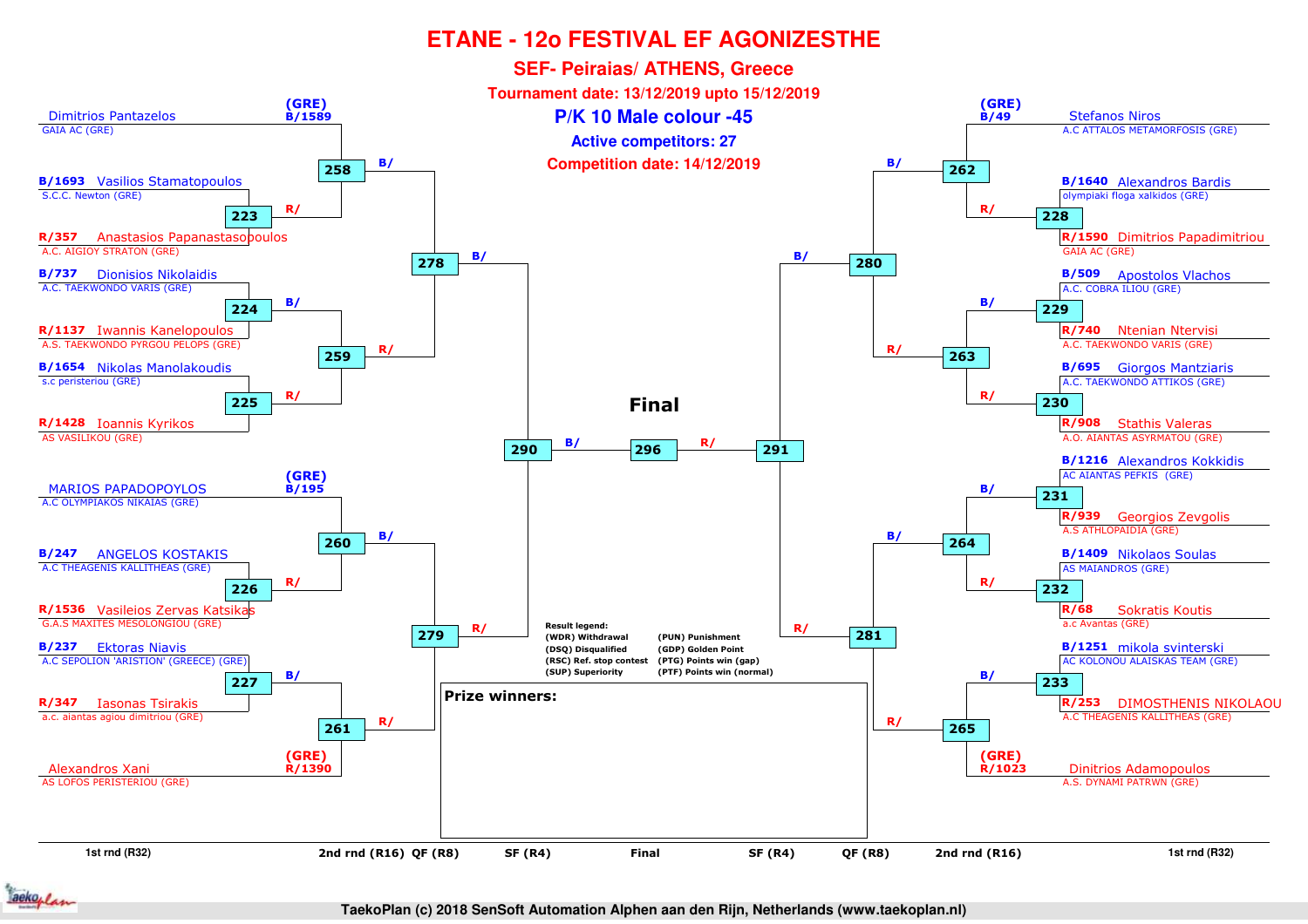**SEF- Peiraias/ ATHENS, Greece**

**Tournament date: 13/12/2019 upto 15/12/2019**

**P/K 10 Male colour -49**

**Active competitors: 12**

**Competition date: 14/12/2019**



**QF (R8)QF (R8)**

**SF (R4)**



**TaekoPlan (c) 2018 SenSoft Automation Alphen aan den Rijn, Netherlands (www.taekoplan.nl)**

**Final**

and the set of the set of the set of the set of the set of the set of the set of the set of the set of the set o<br>The set of the set of the set of the set of the set of the set of the set of the set of the set of the set of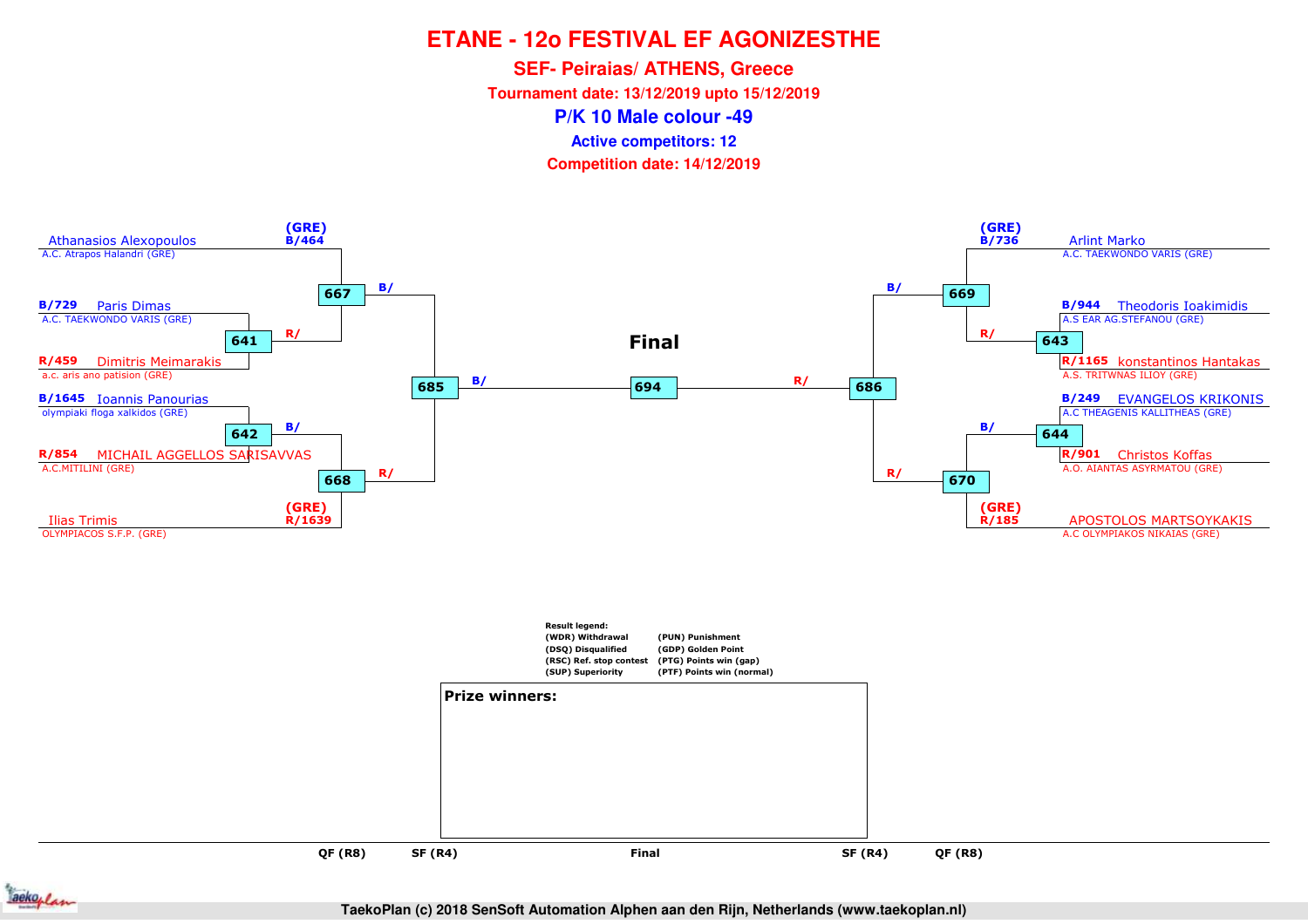**SEF- Peiraias/ ATHENS, Greece**

**Tournament date: 13/12/2019 upto 15/12/2019**

**P/K 10 Male colour +49**

**Active competitors: 12**

**Competition date: 14/12/2019**



**QF (R8)QF (R8)**

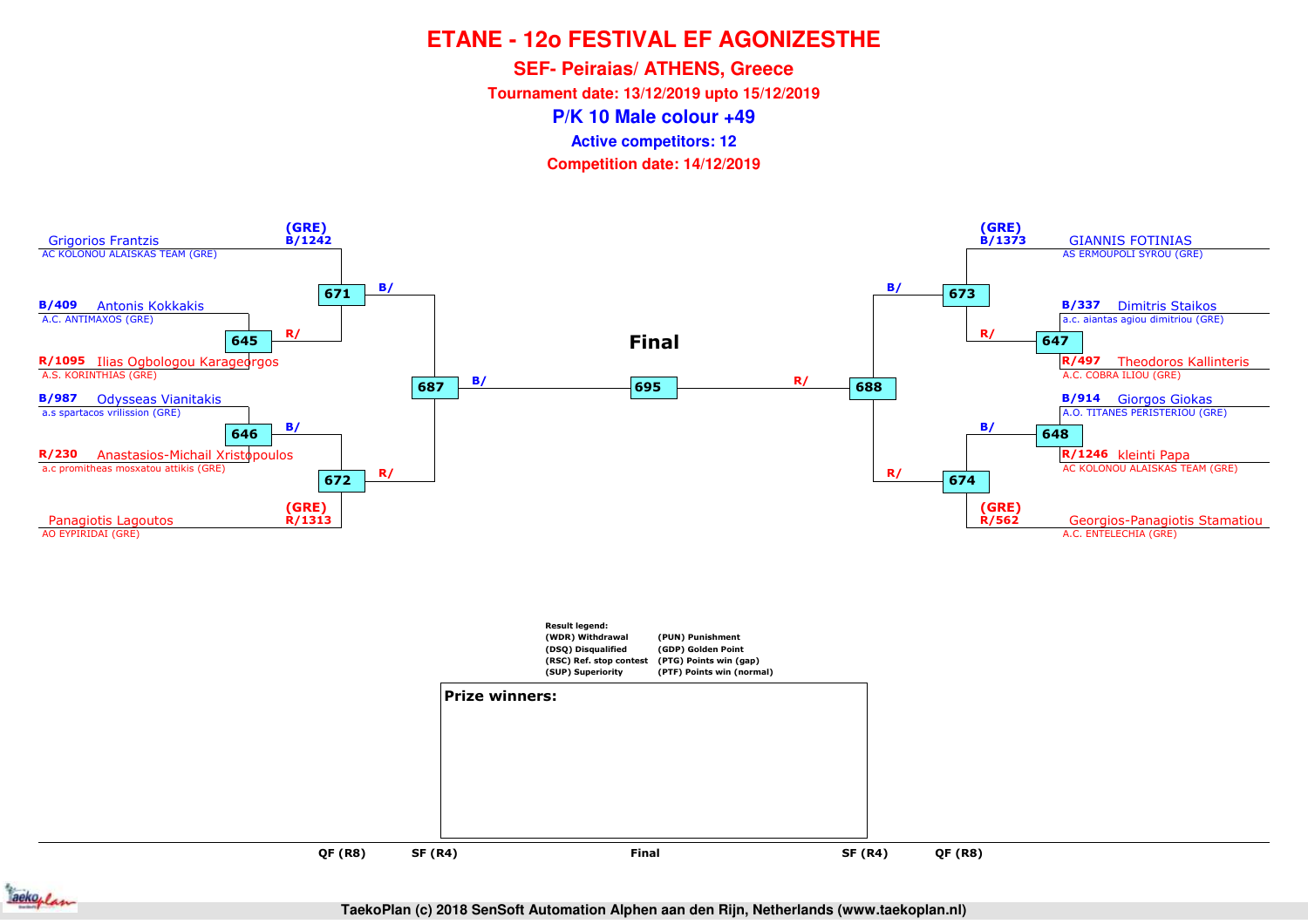**P/K 10 Female colour -24SEF- Peiraias/ ATHENS, Greece Tournament date: 13/12/2019 upto 15/12/2019Competition date: 14/12/2019 Active competitors: 5**



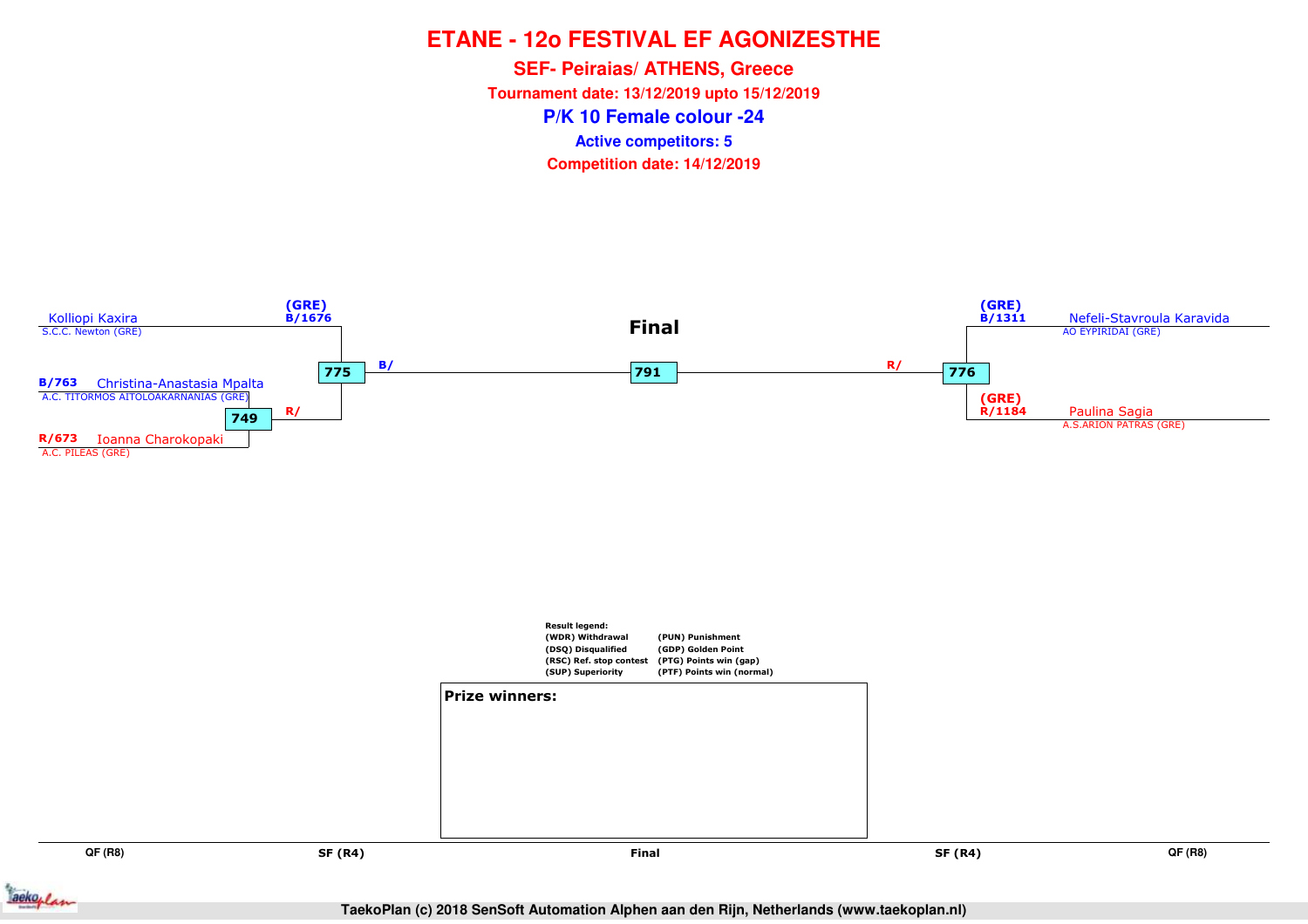

ackoplan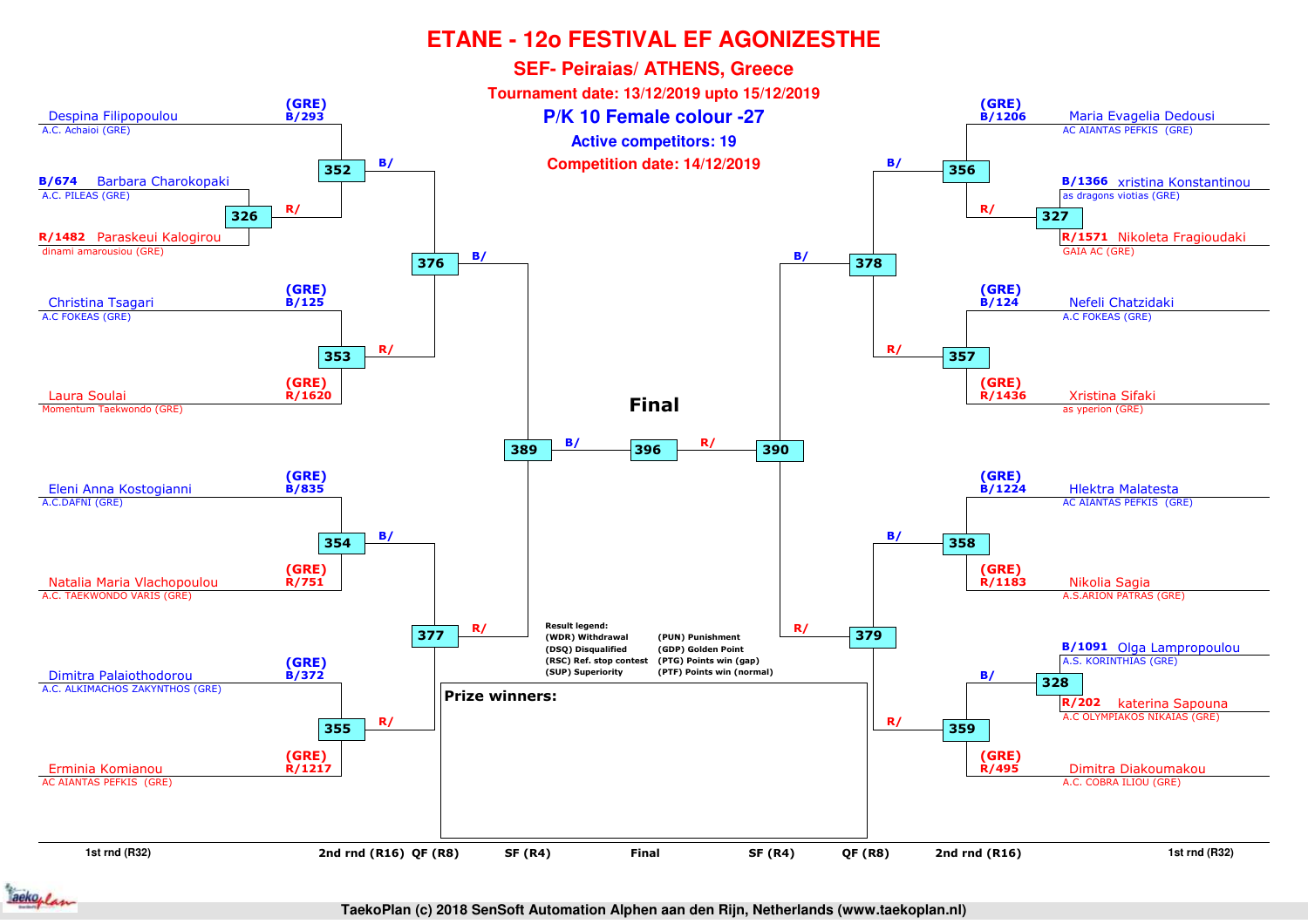

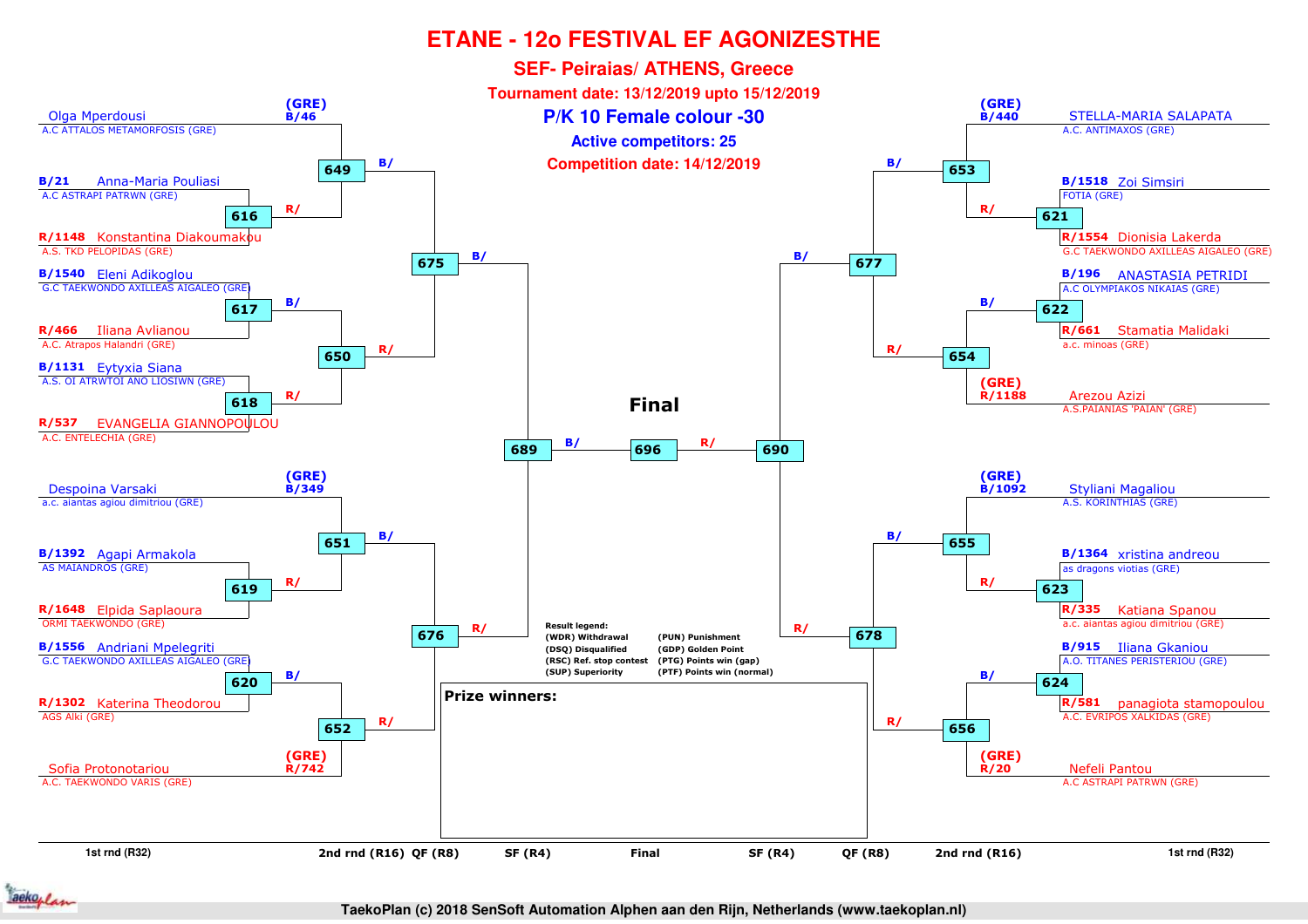

aeko, /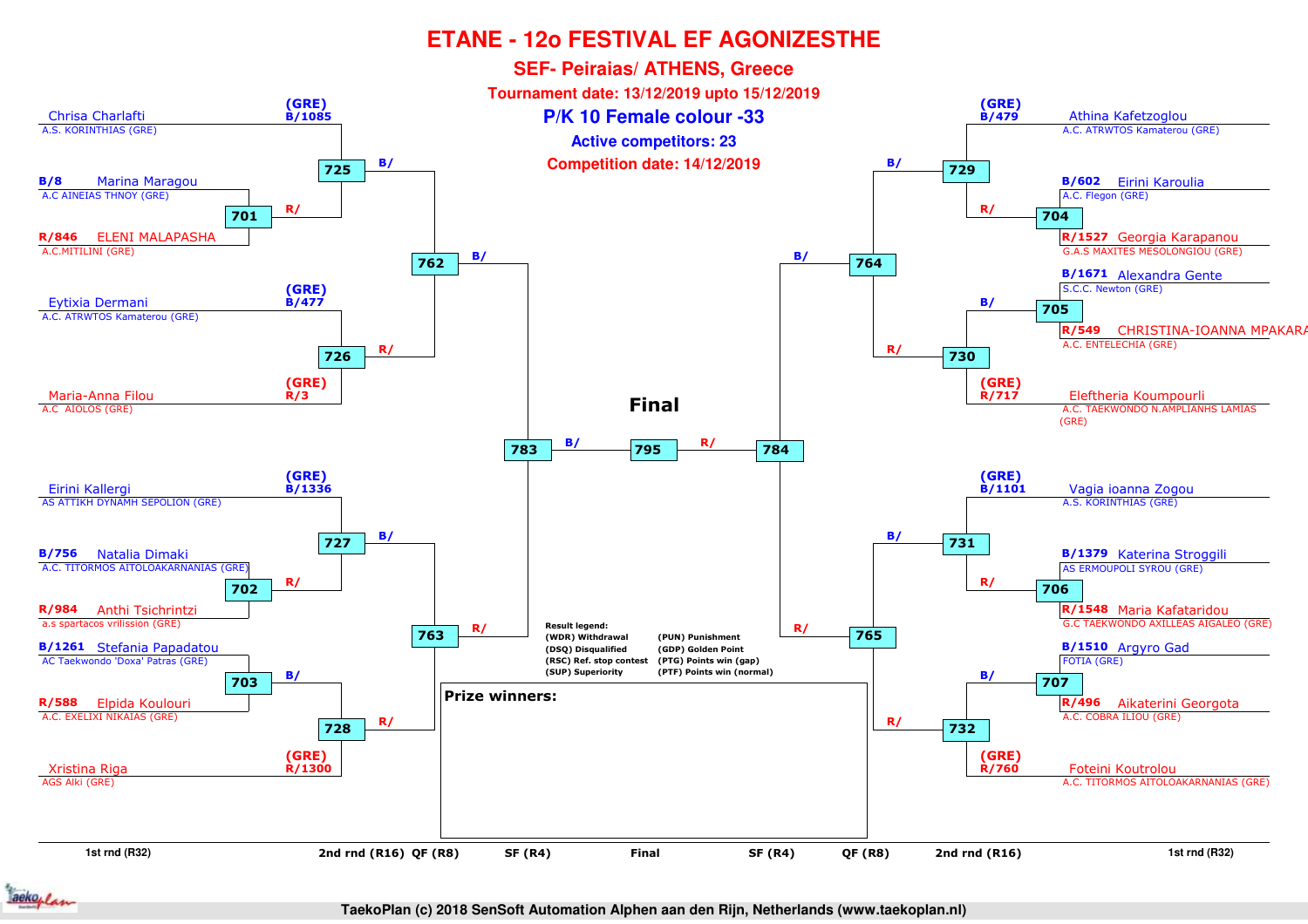

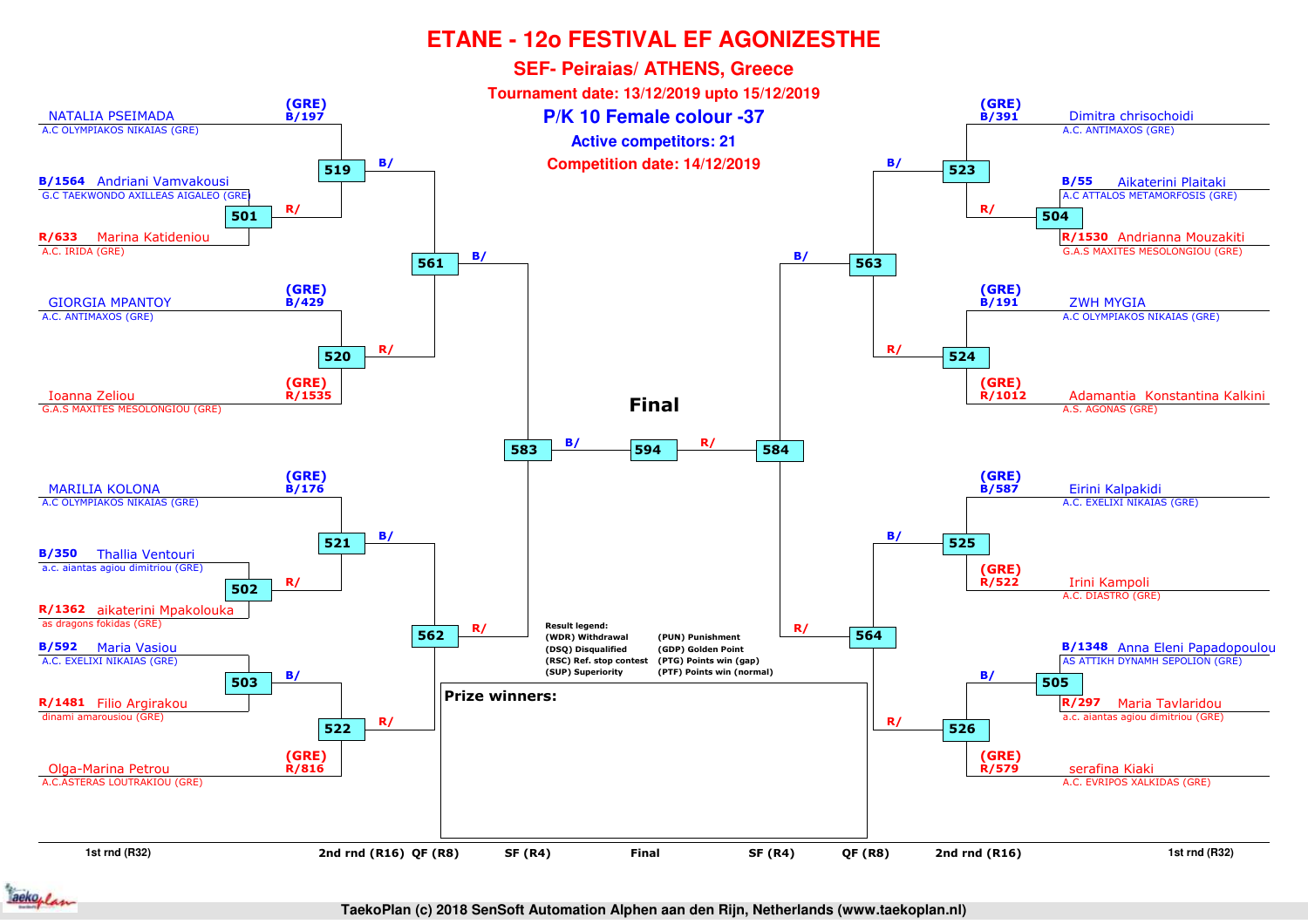

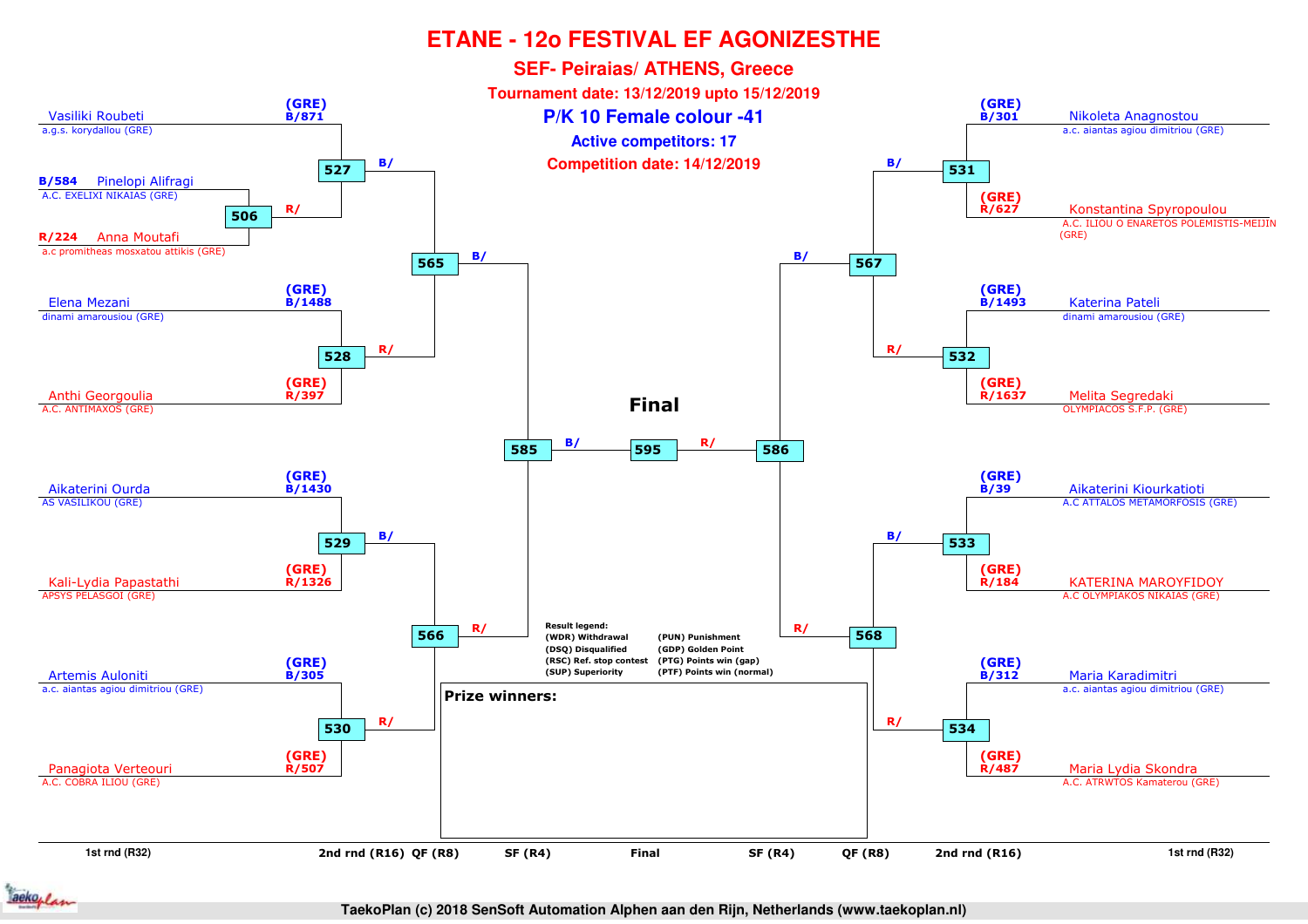**P/K 10 Female colour -45SEF- Peiraias/ ATHENS, Greece Tournament date: 13/12/2019 upto 15/12/2019Competition date: 14/12/2019 Active competitors: 8**



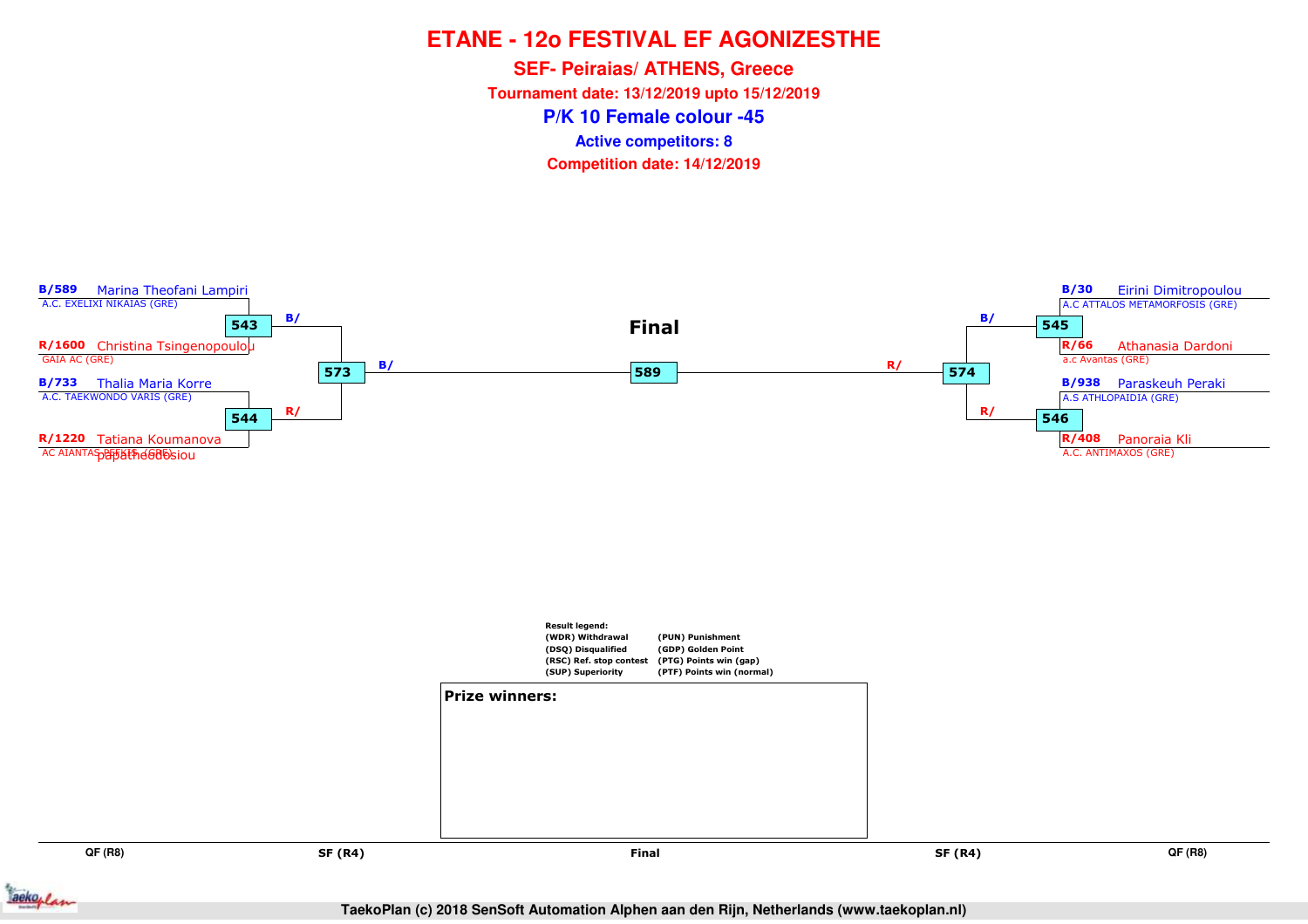**P/K 10 Female colour -49SEF- Peiraias/ ATHENS, Greece Tournament date: 13/12/2019 upto 15/12/2019Competition date: 14/12/2019 Active competitors: 6**

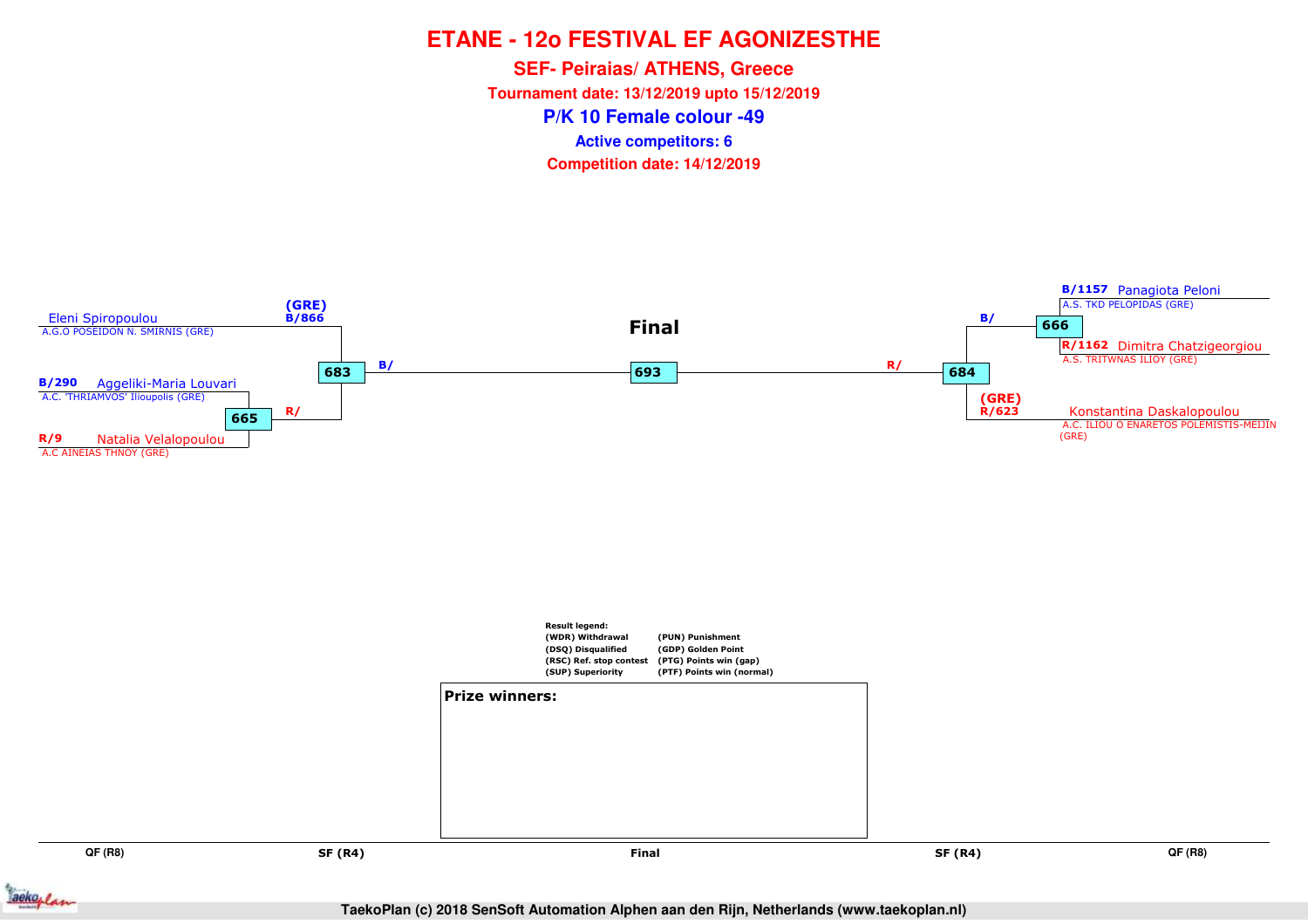**P/K 10 Female colour +49SEF- Peiraias/ ATHENS, Greece Tournament date: 13/12/2019 upto 15/12/2019Competition date: 14/12/2019 Active competitors: 8**



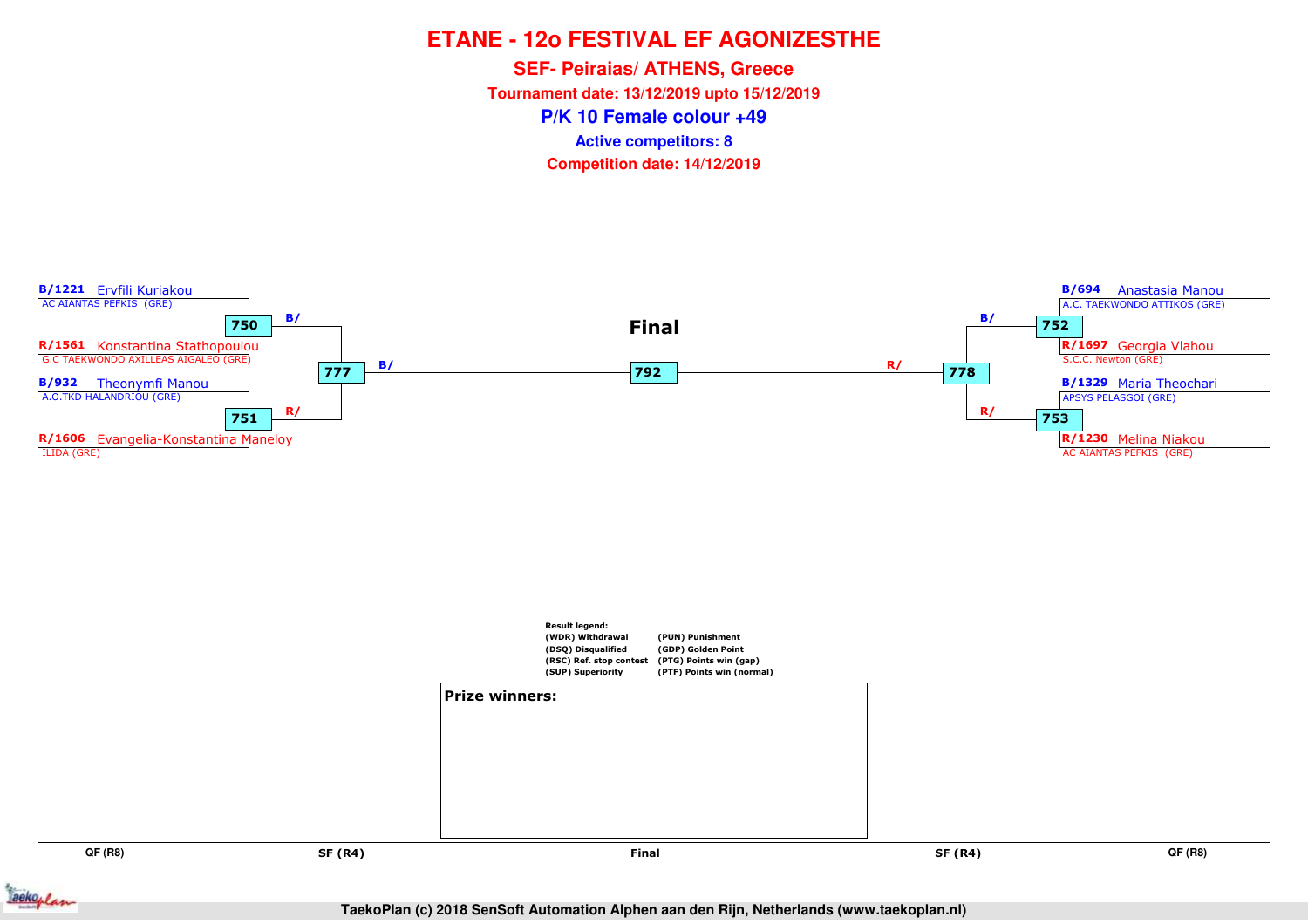**P/K 11 Male colour -21SEF- Peiraias/ ATHENS, Greece Tournament date: 13/12/2019 upto 15/12/2019Competition date: 14/12/2019 Active competitors: 3**



**SF (R4)**



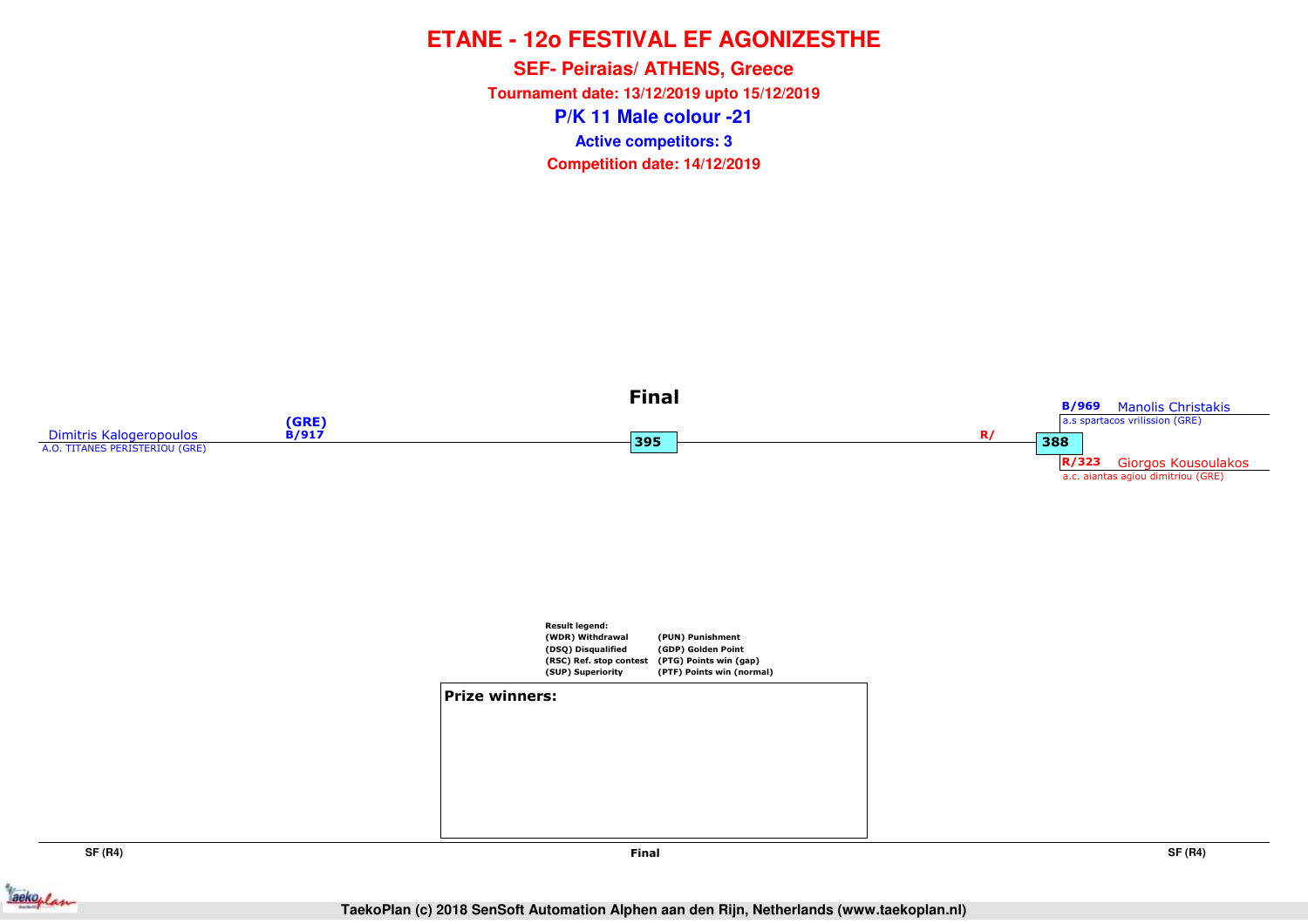

ackoplan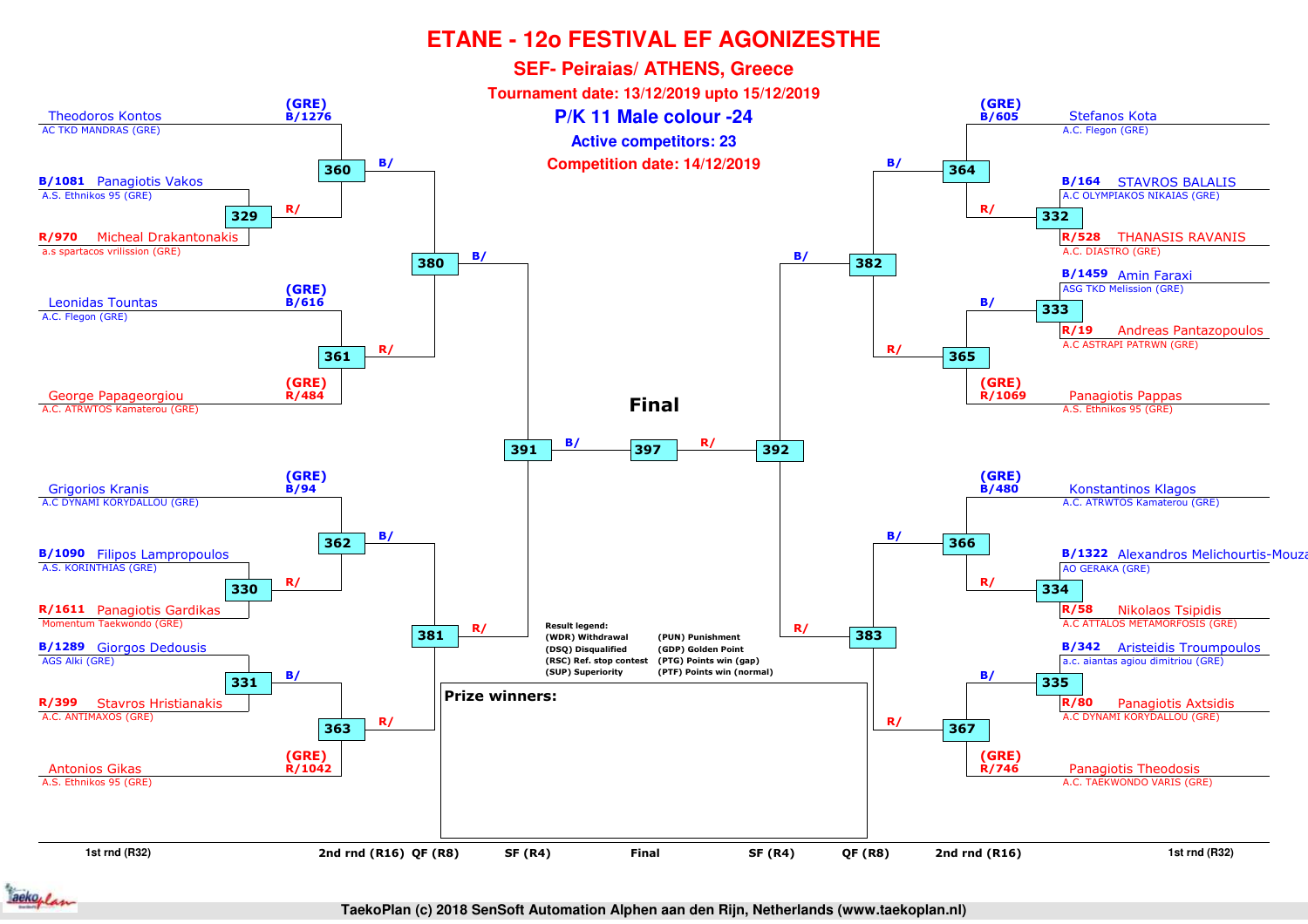

**1st rnd (R64)**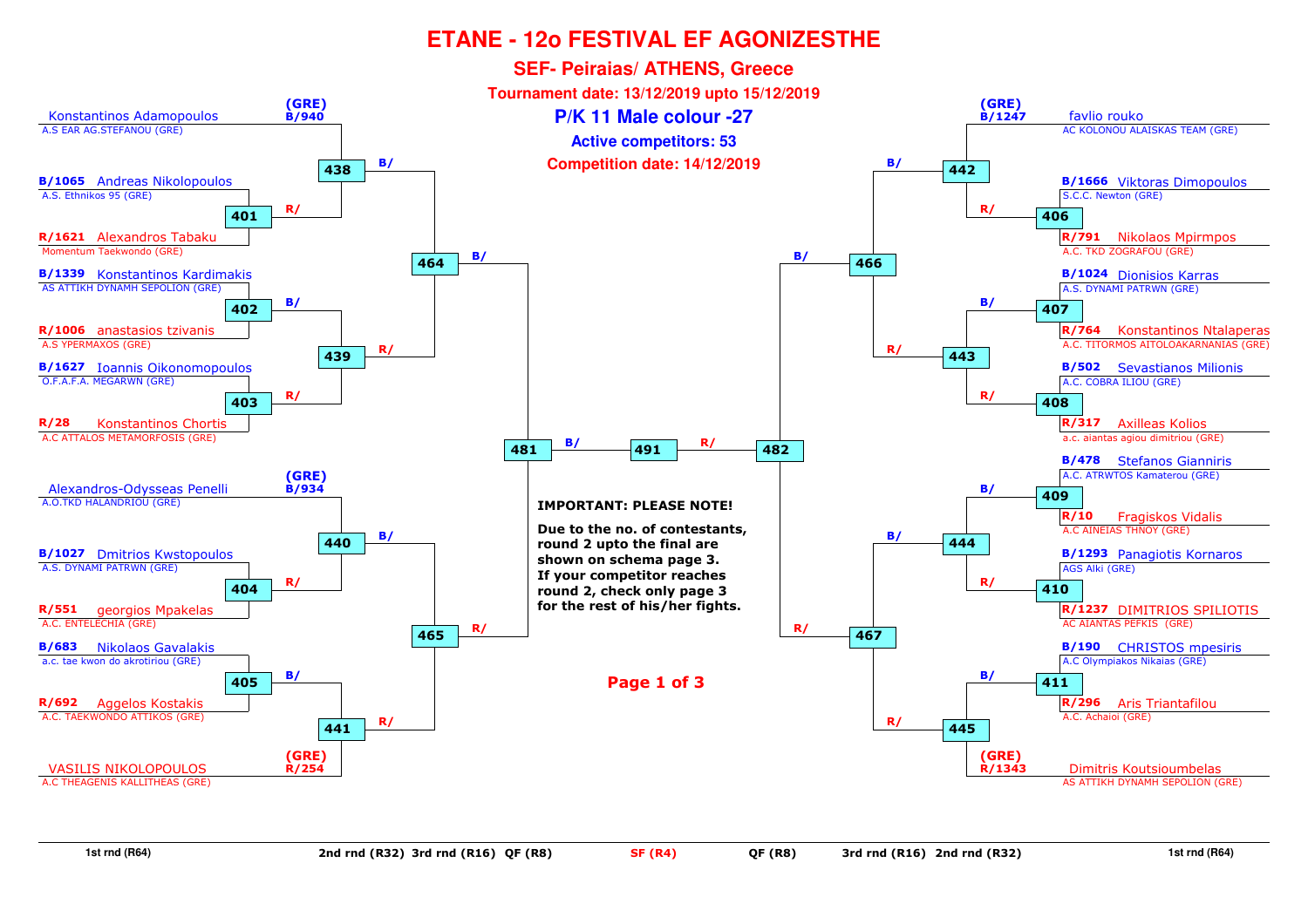

**1st rnd (R64)**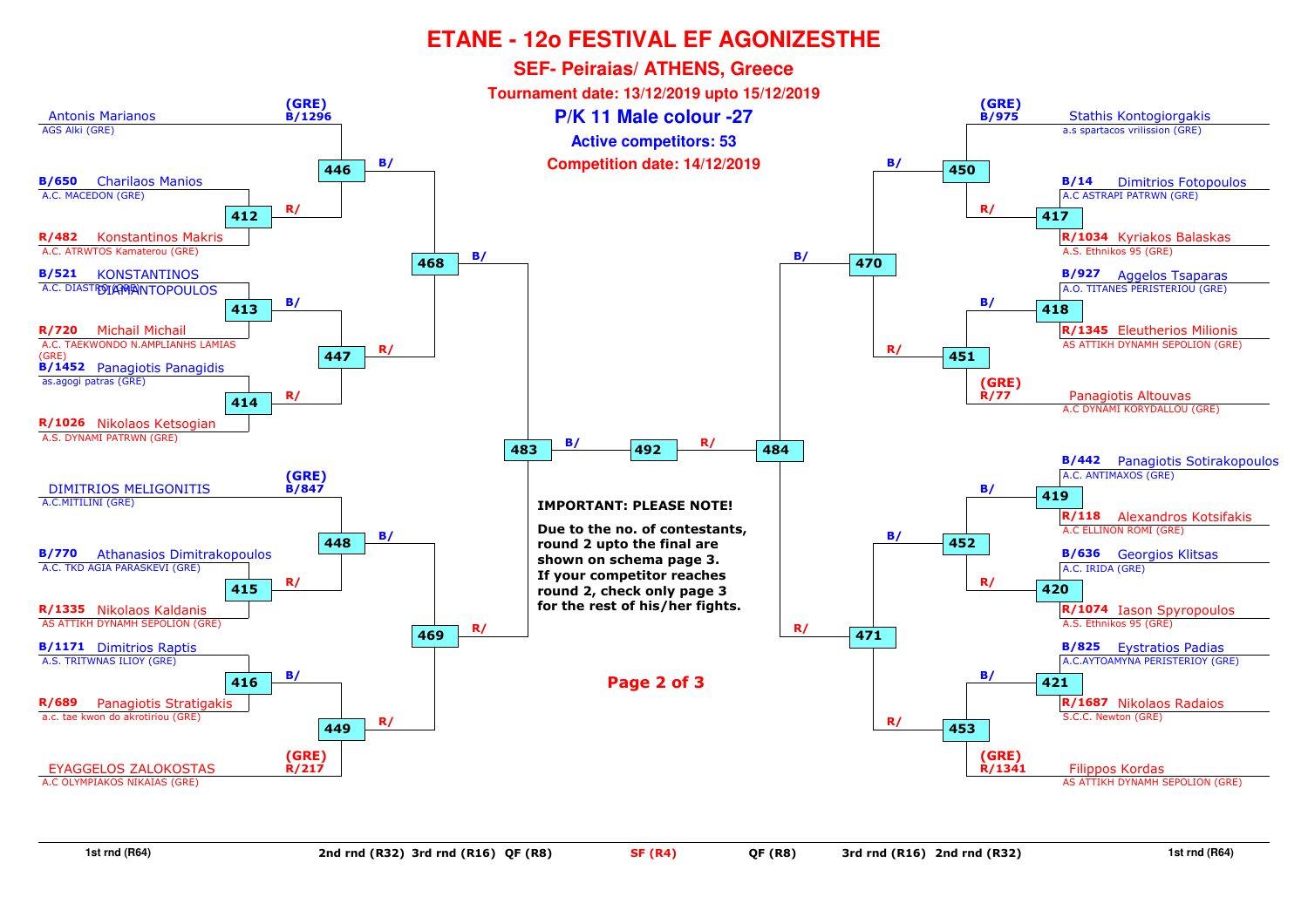

ackoplan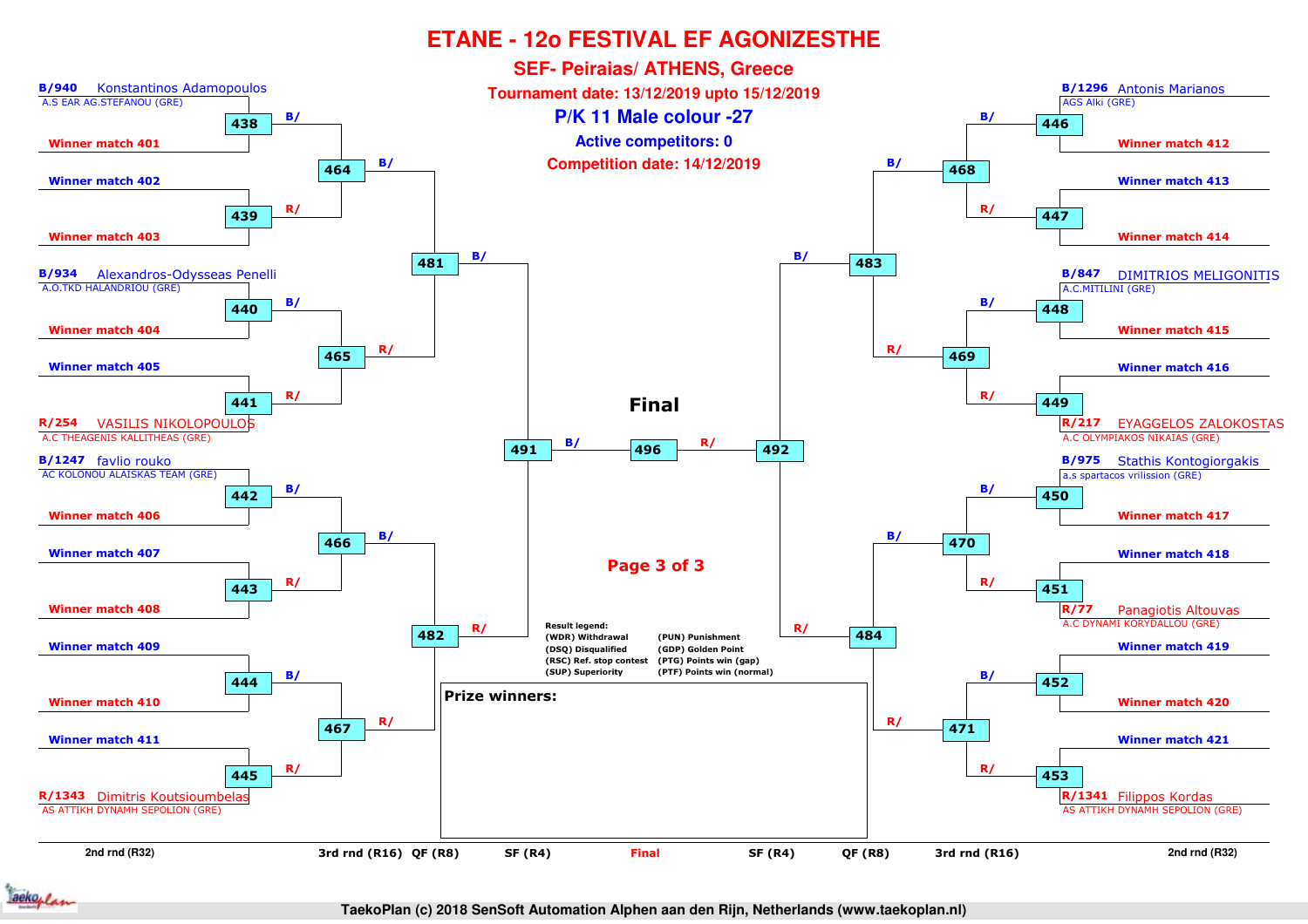

**1st rnd (R64)**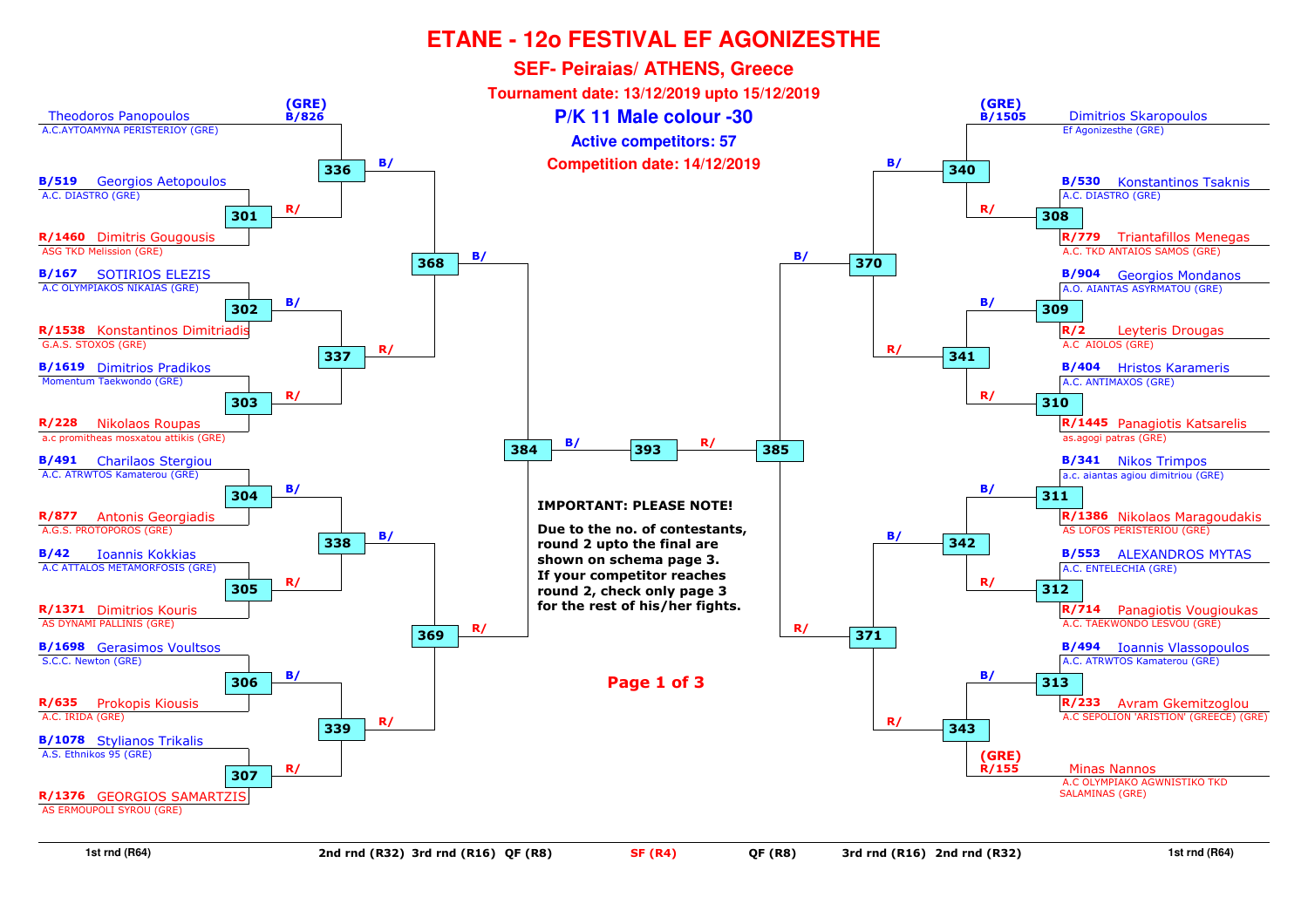

**1st rnd (R64)**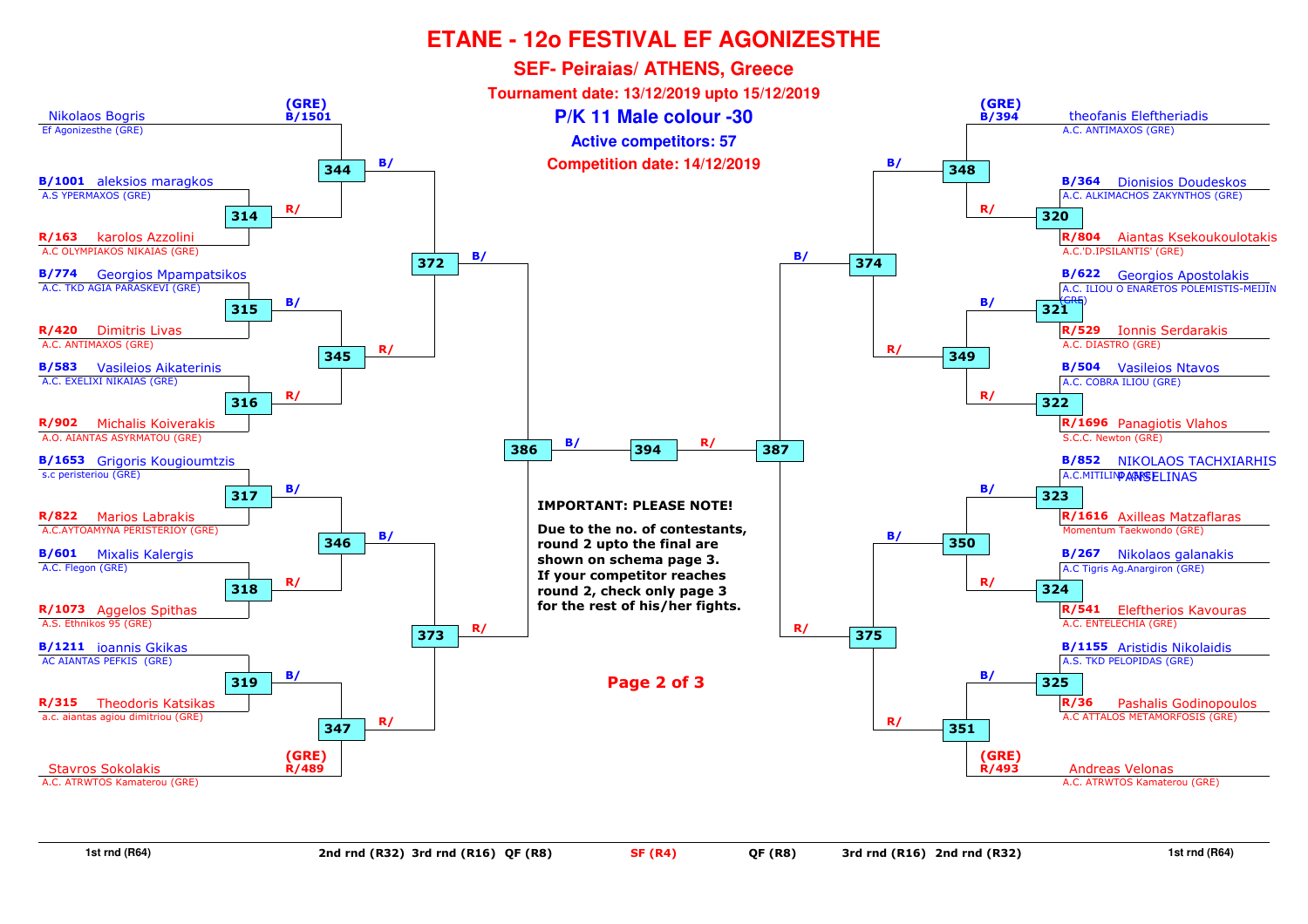

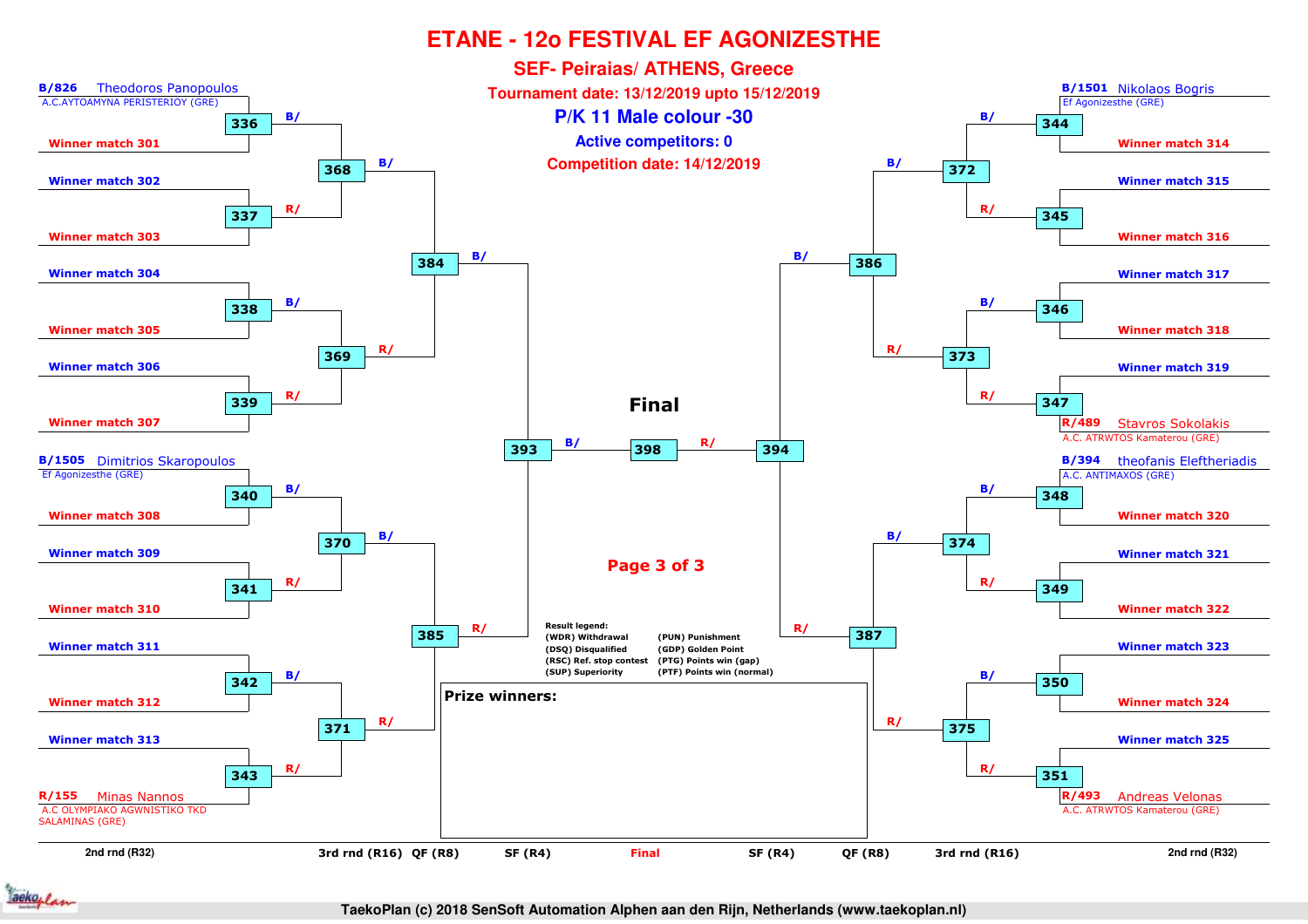

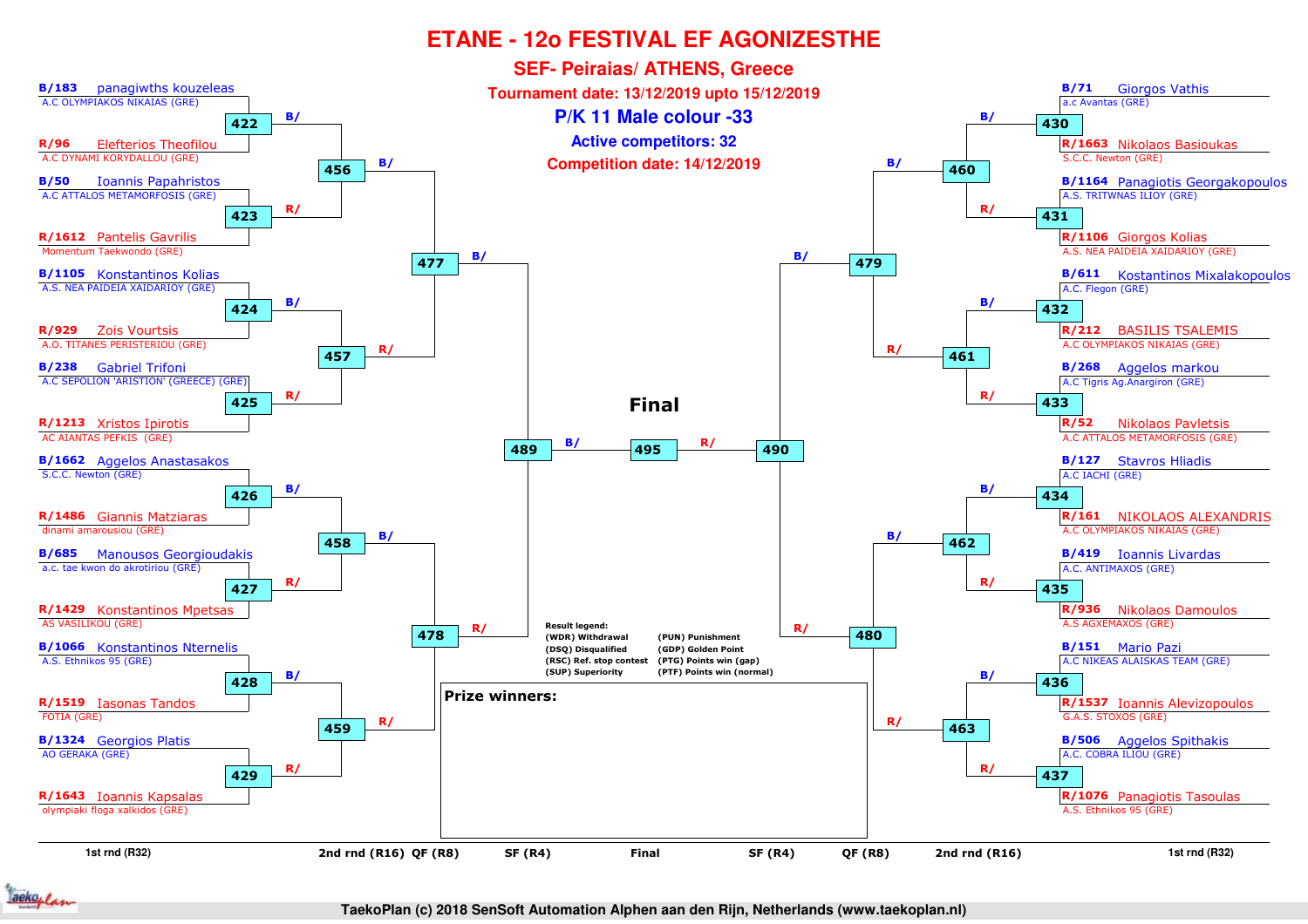

ackoplan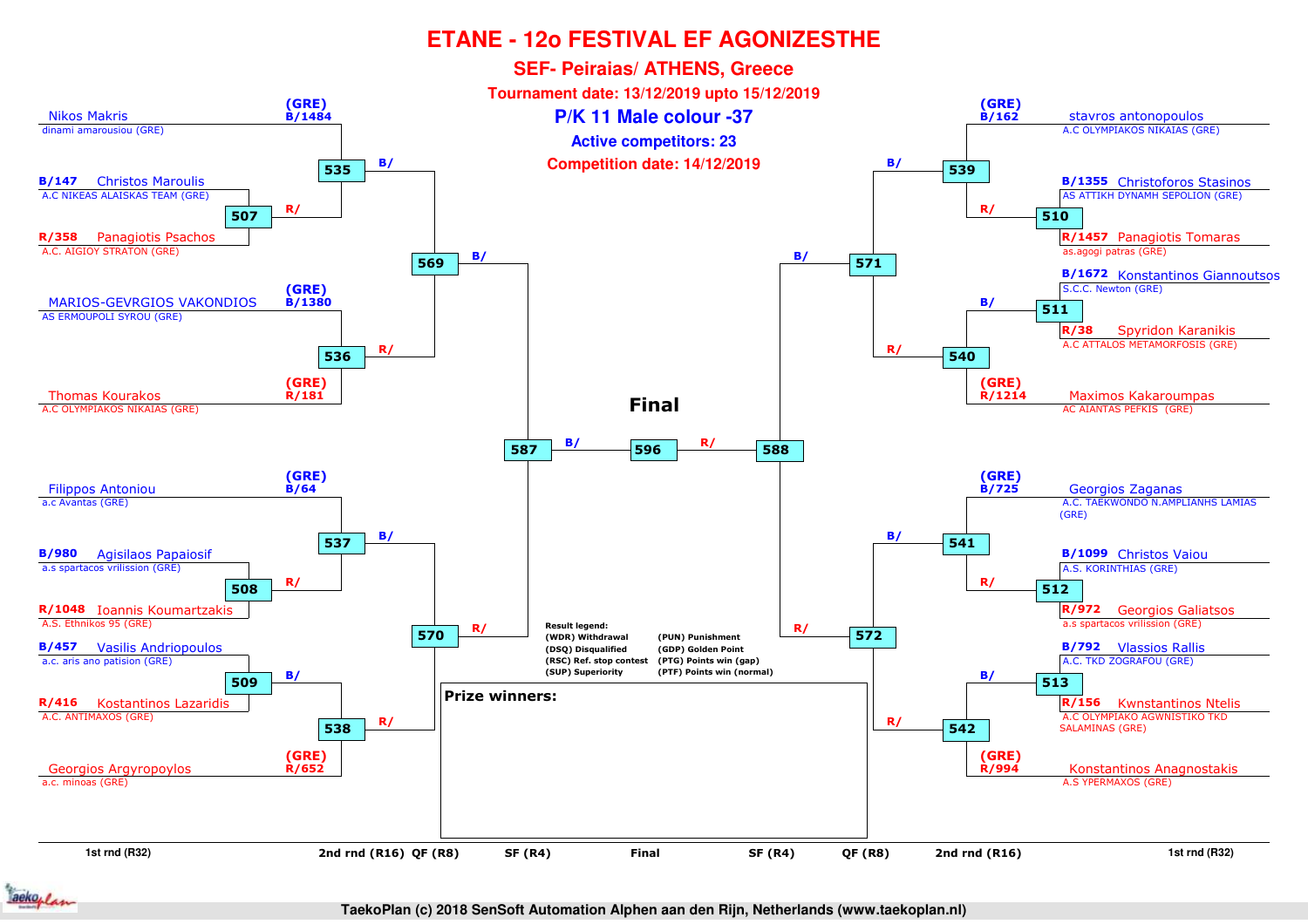**SEF- Peiraias/ ATHENS, Greece**

**Tournament date: 13/12/2019 upto 15/12/2019**

**P/K 11 Male colour -41**

**Active competitors: 10**

**Competition date: 14/12/2019**



ackoplan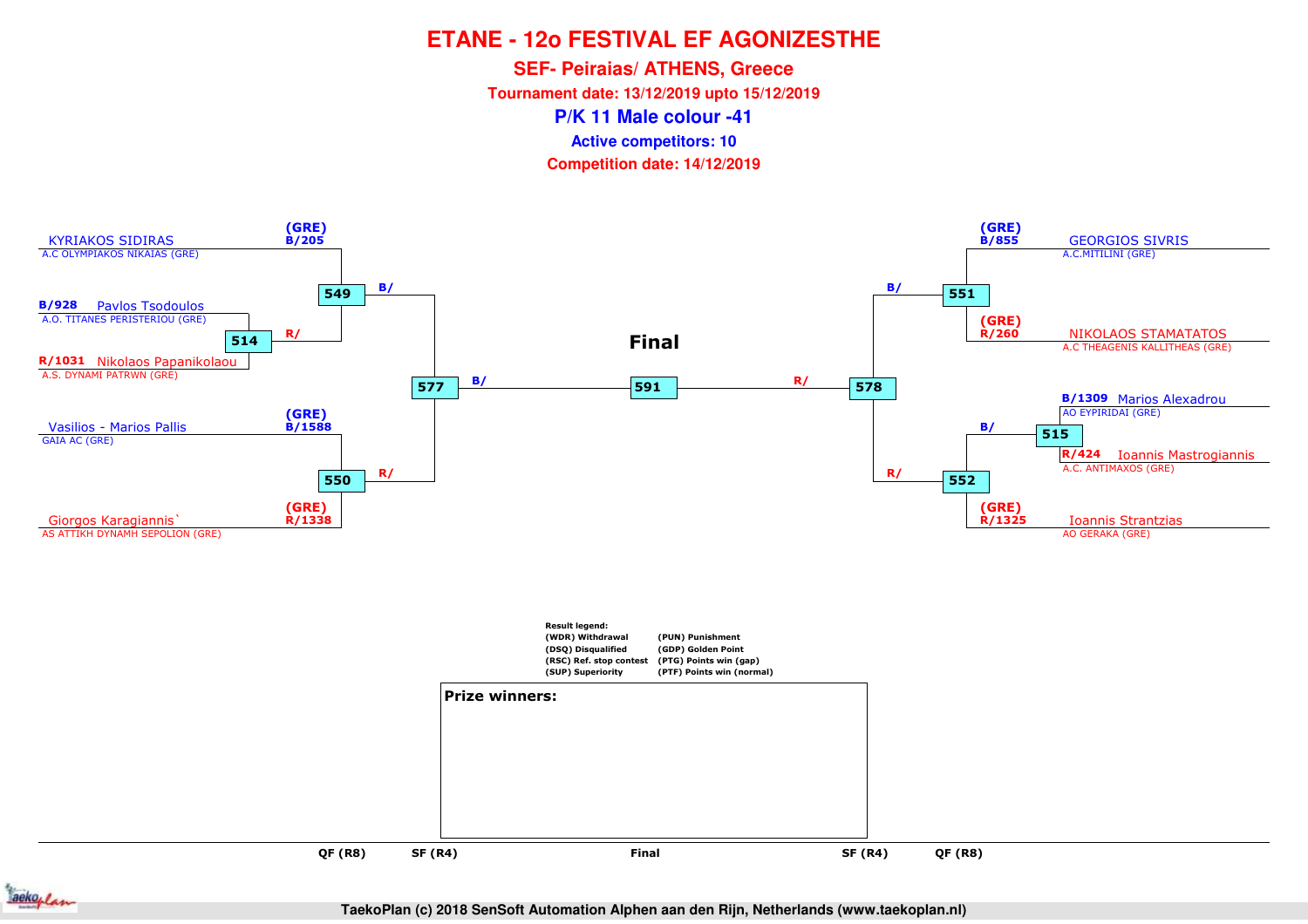**SEF- Peiraias/ ATHENS, Greece**

**Tournament date: 13/12/2019 upto 15/12/2019**

**P/K 11 Male colour -45**

**Active competitors: 9**

**Competition date: 14/12/2019**



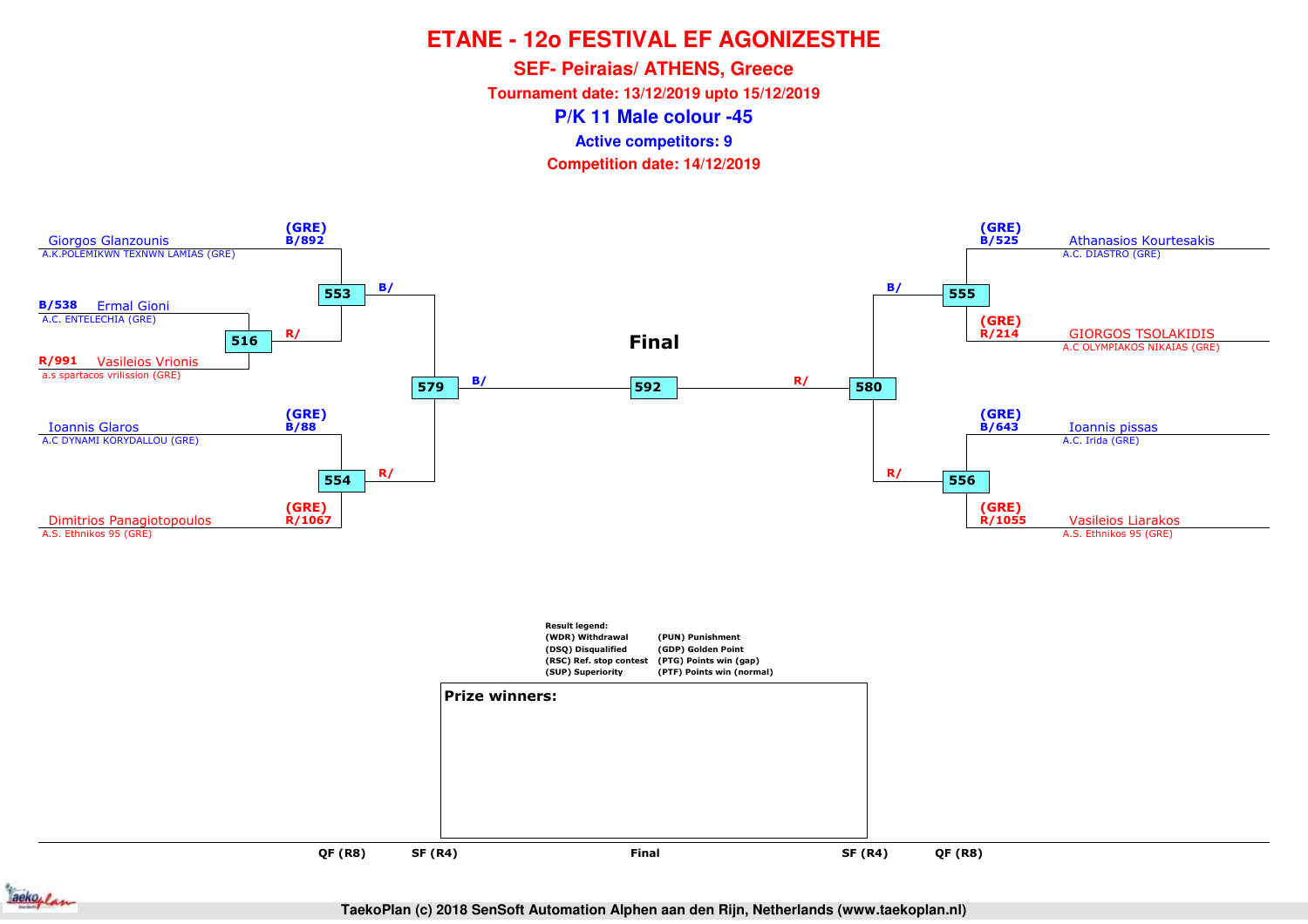**P/K 11 Male colour -49SEF- Peiraias/ ATHENS, Greece Tournament date: 13/12/2019 upto 15/12/2019Competition date: 14/12/2019 Active competitors: 3**



**SF (R4)**

**Final**

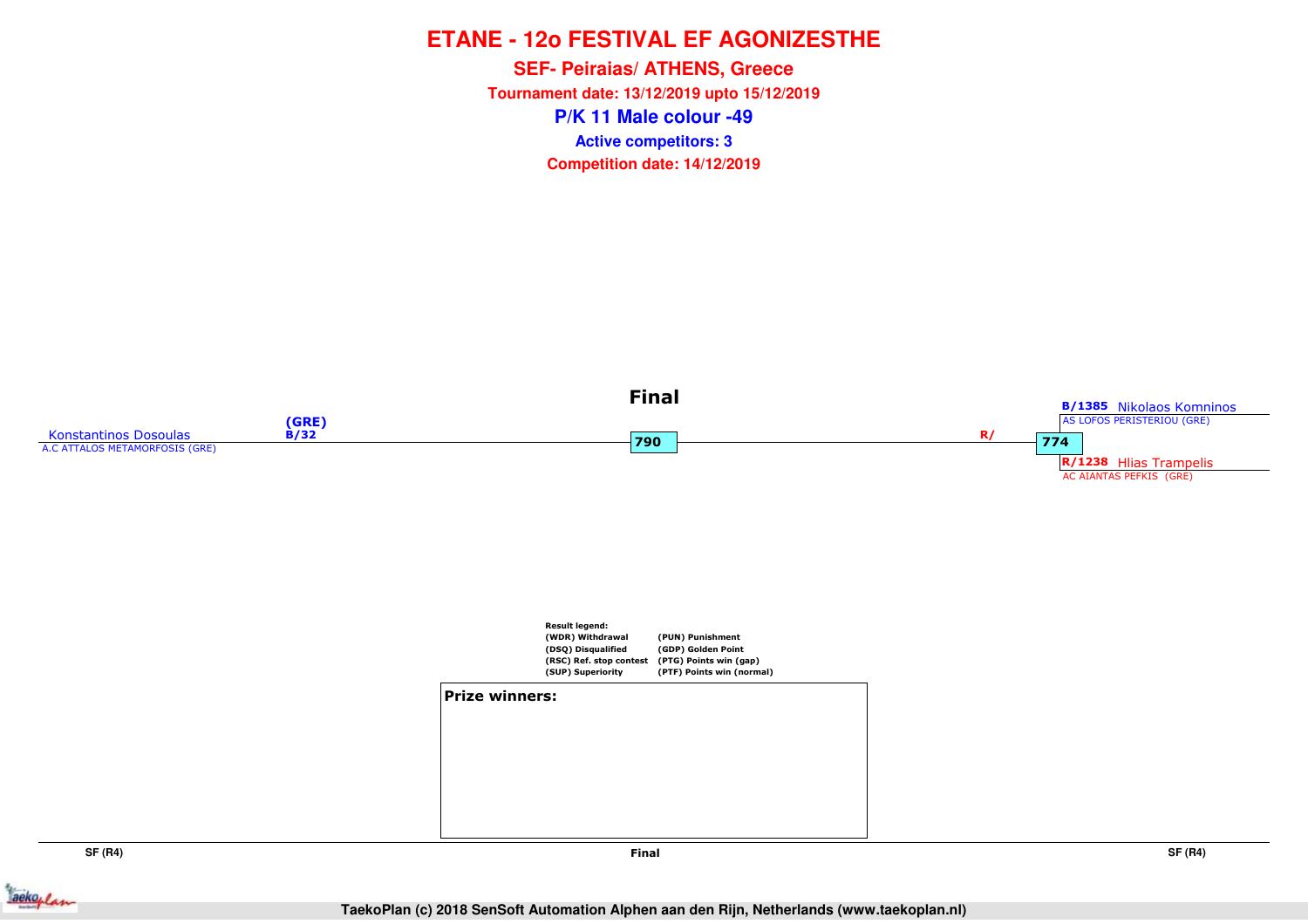**P/K 11 Male colour +49SEF- Peiraias/ ATHENS, Greece Tournament date: 13/12/2019 upto 15/12/2019Competition date: 14/12/2019 Active competitors: 2**

**789**

**B/213** PARIS TSINISIZELIS A.C OLYMPIAKOS NIKAIAS (GRE)

**R/1035** Bernarnto Braimlari A.S. Ethnikos 95 (GRE)



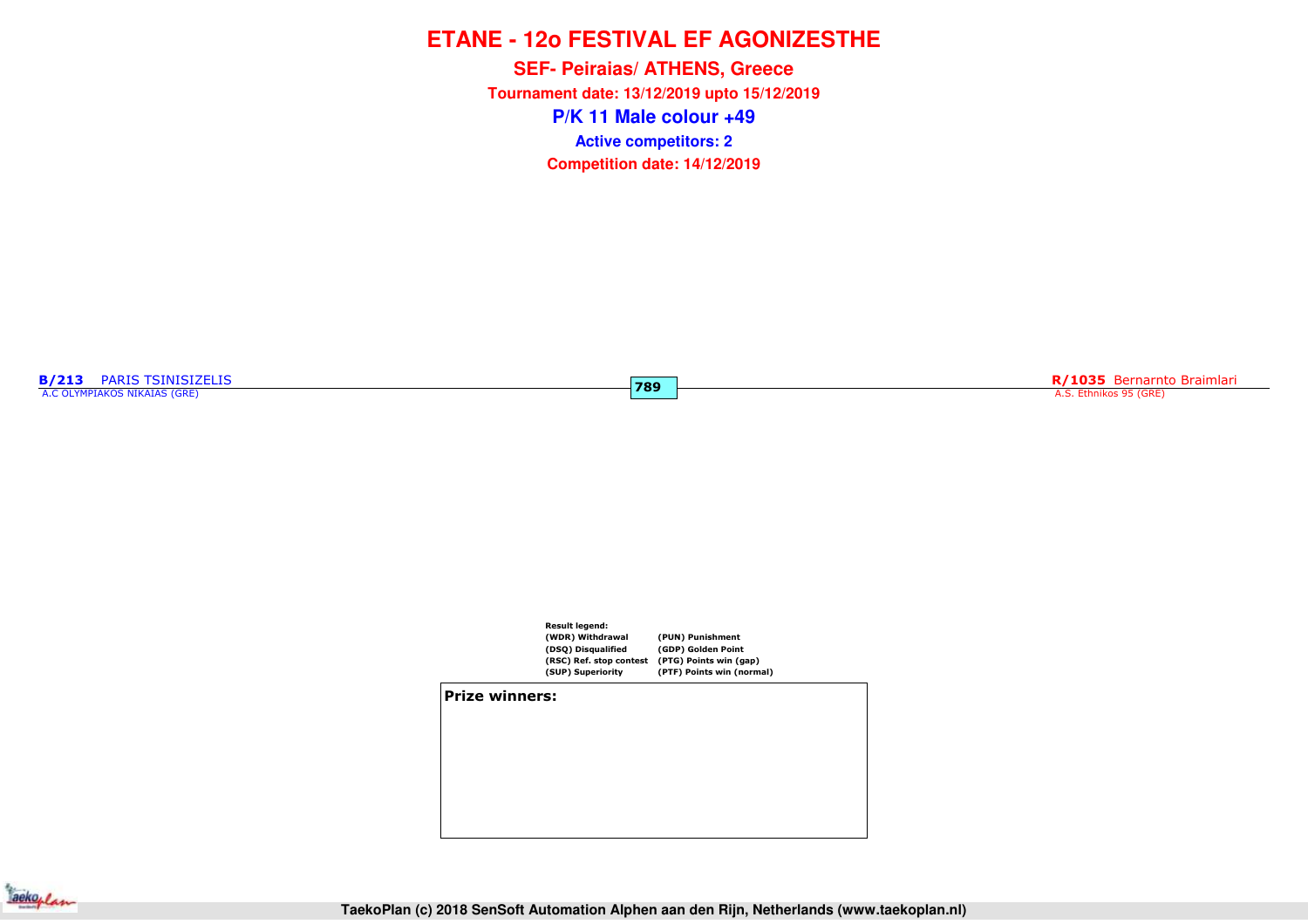**P/K 11 Female colour -21SEF- Peiraias/ ATHENS, Greece Tournament date: 13/12/2019 upto 15/12/2019Competition date: 14/12/2019 Active competitors: 5**

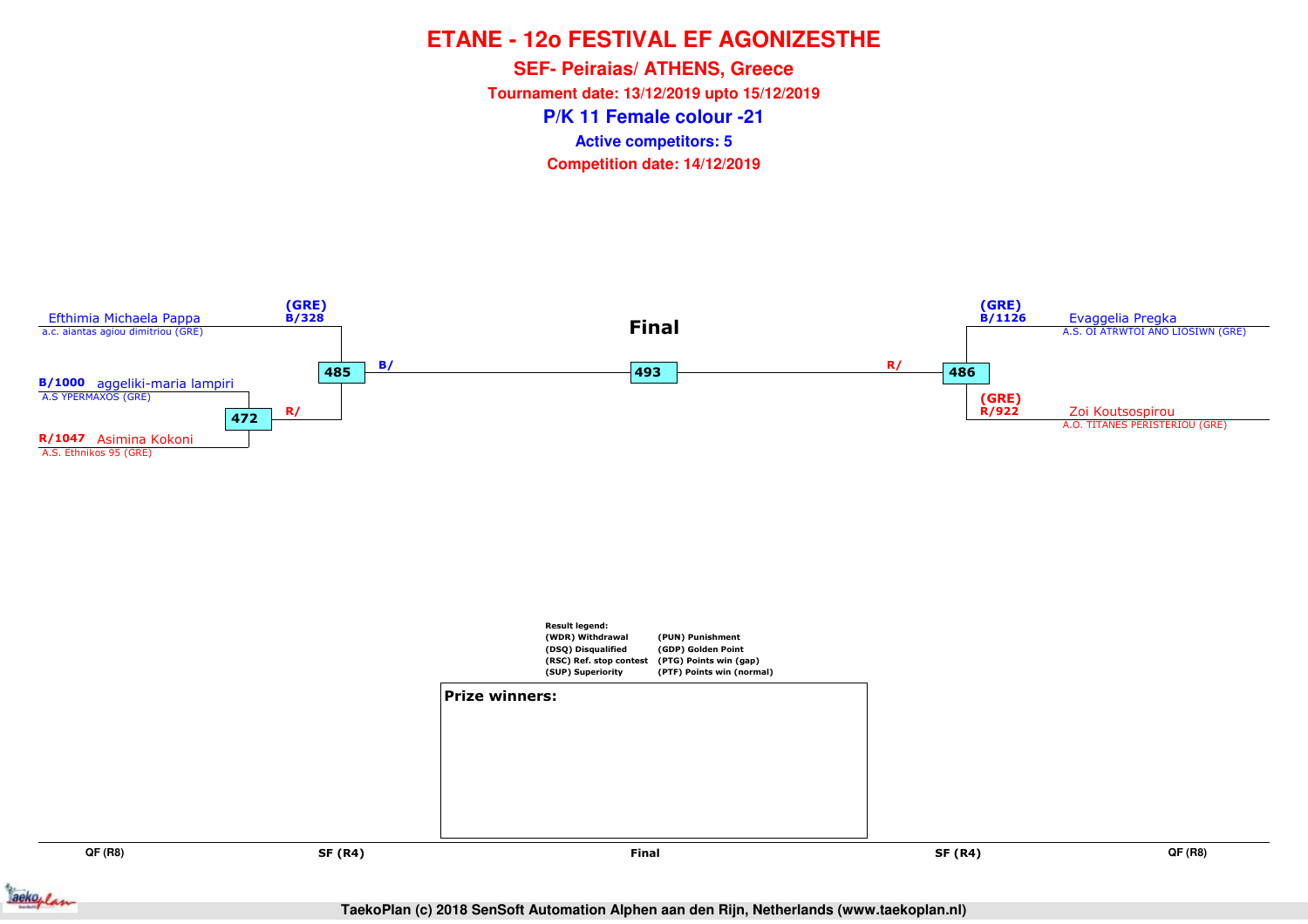**SEF- Peiraias/ ATHENS, Greece**

**Tournament date: 13/12/2019 upto 15/12/2019**

**P/K 11 Female colour -24**

**Active competitors: 10**

**Competition date: 14/12/2019**



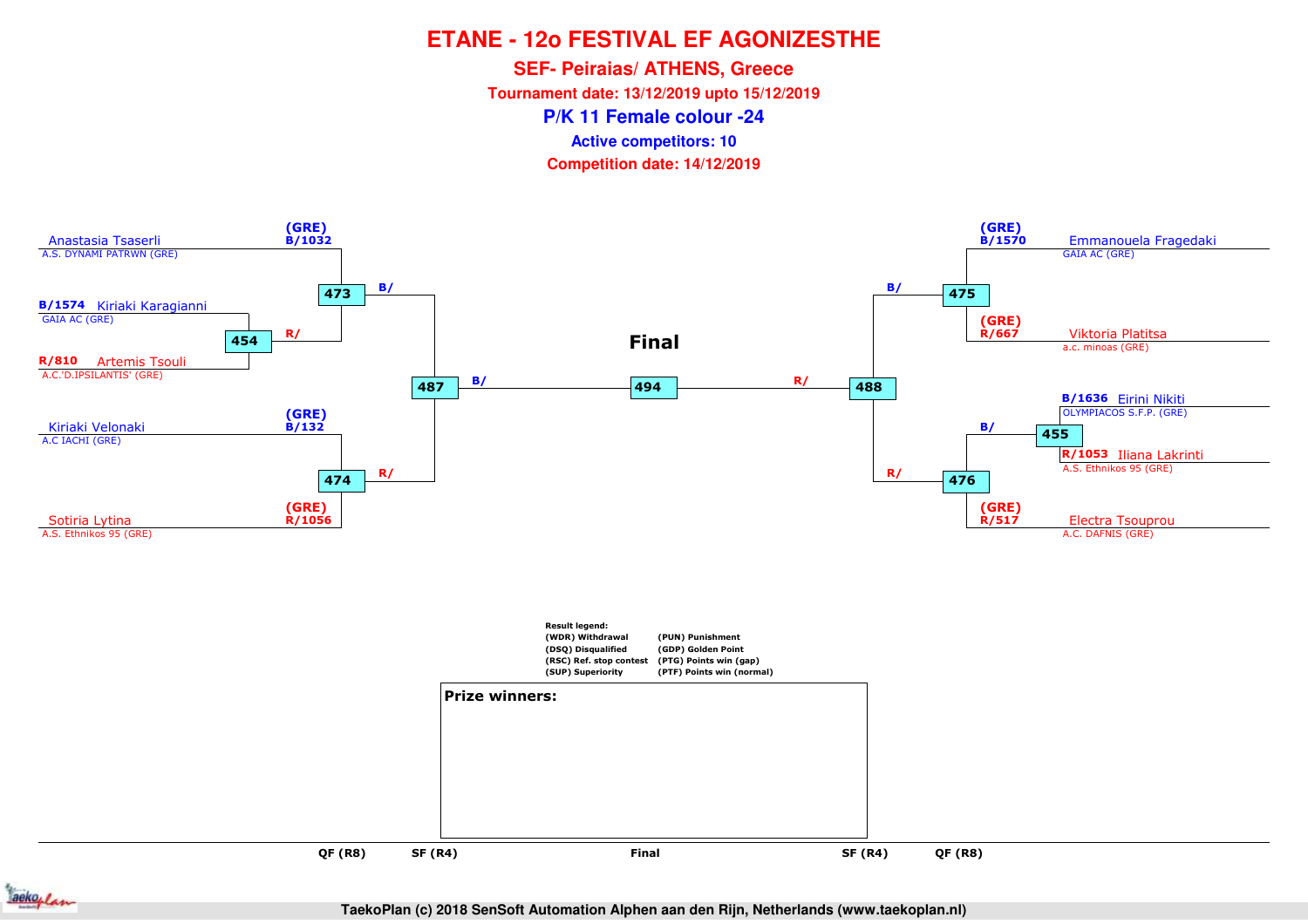

ackoplan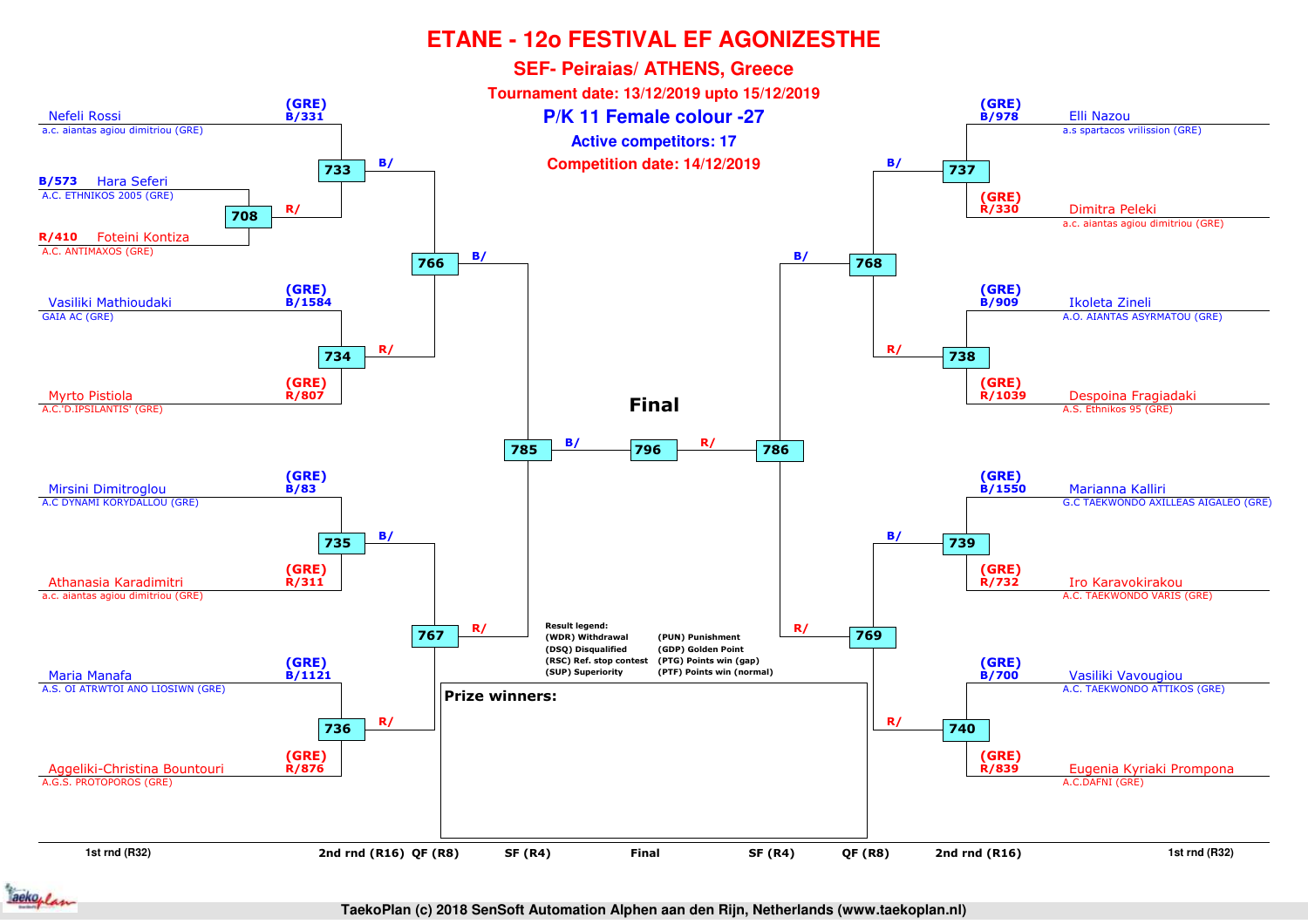

aeko, /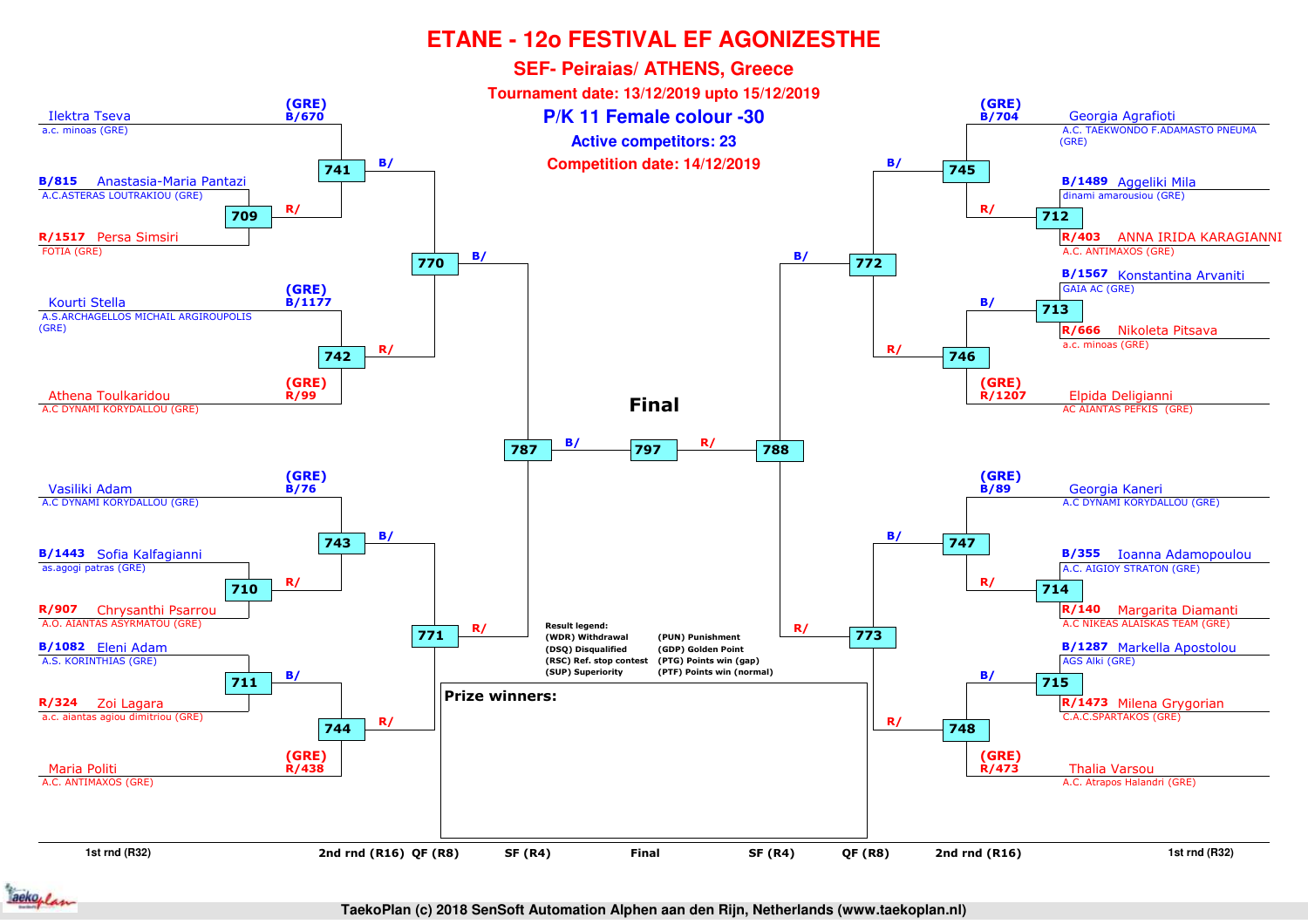**SEF- Peiraias/ ATHENS, Greece**

**Tournament date: 13/12/2019 upto 15/12/2019**

**P/K 11 Female colour -33**

**Active competitors: 16**

**Competition date: 14/12/2019**



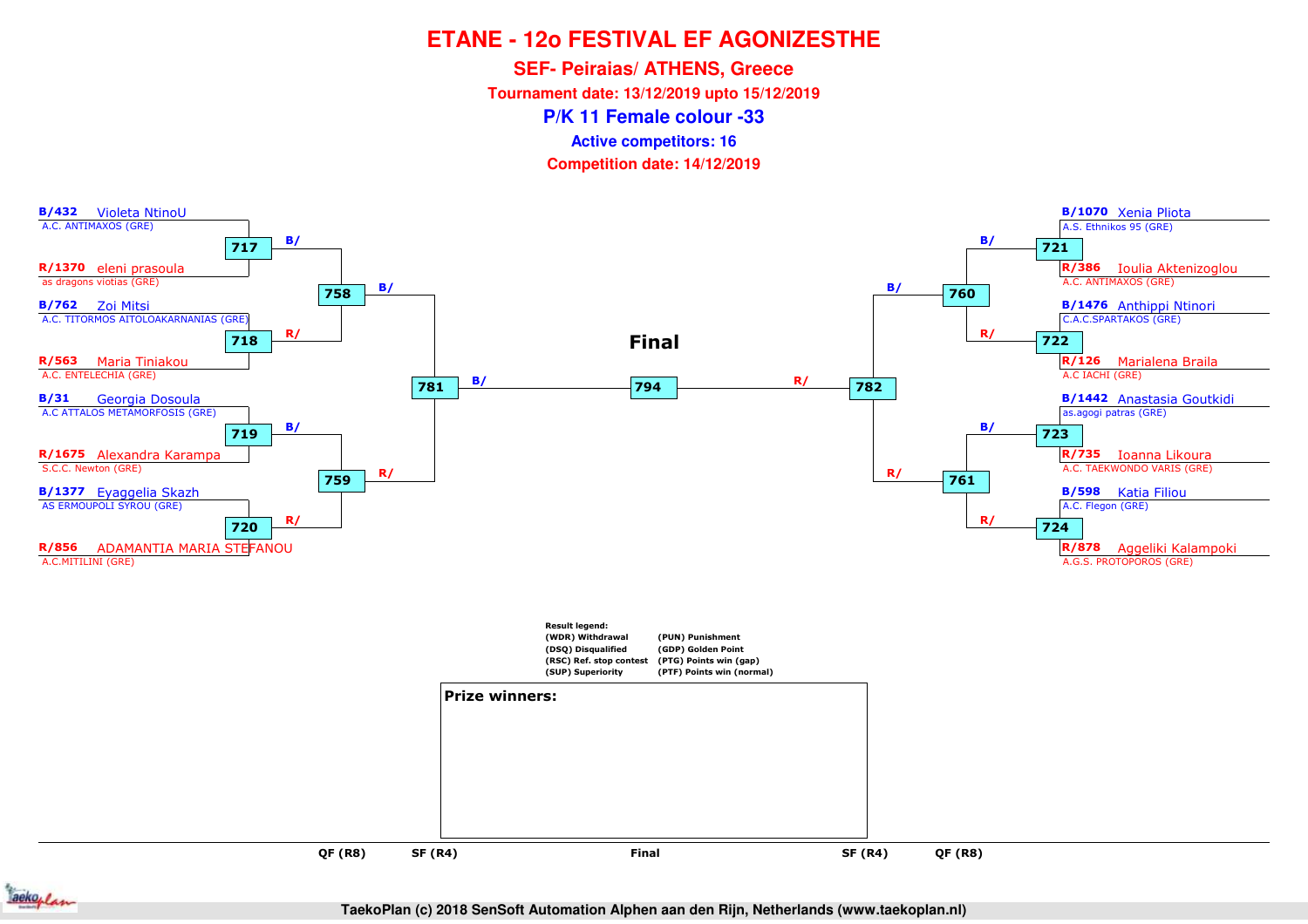**SEF- Peiraias/ ATHENS, Greece**

**Tournament date: 13/12/2019 upto 15/12/2019**

**P/K 11 Female colour -37**

**Active competitors: 10**

**Competition date: 14/12/2019**



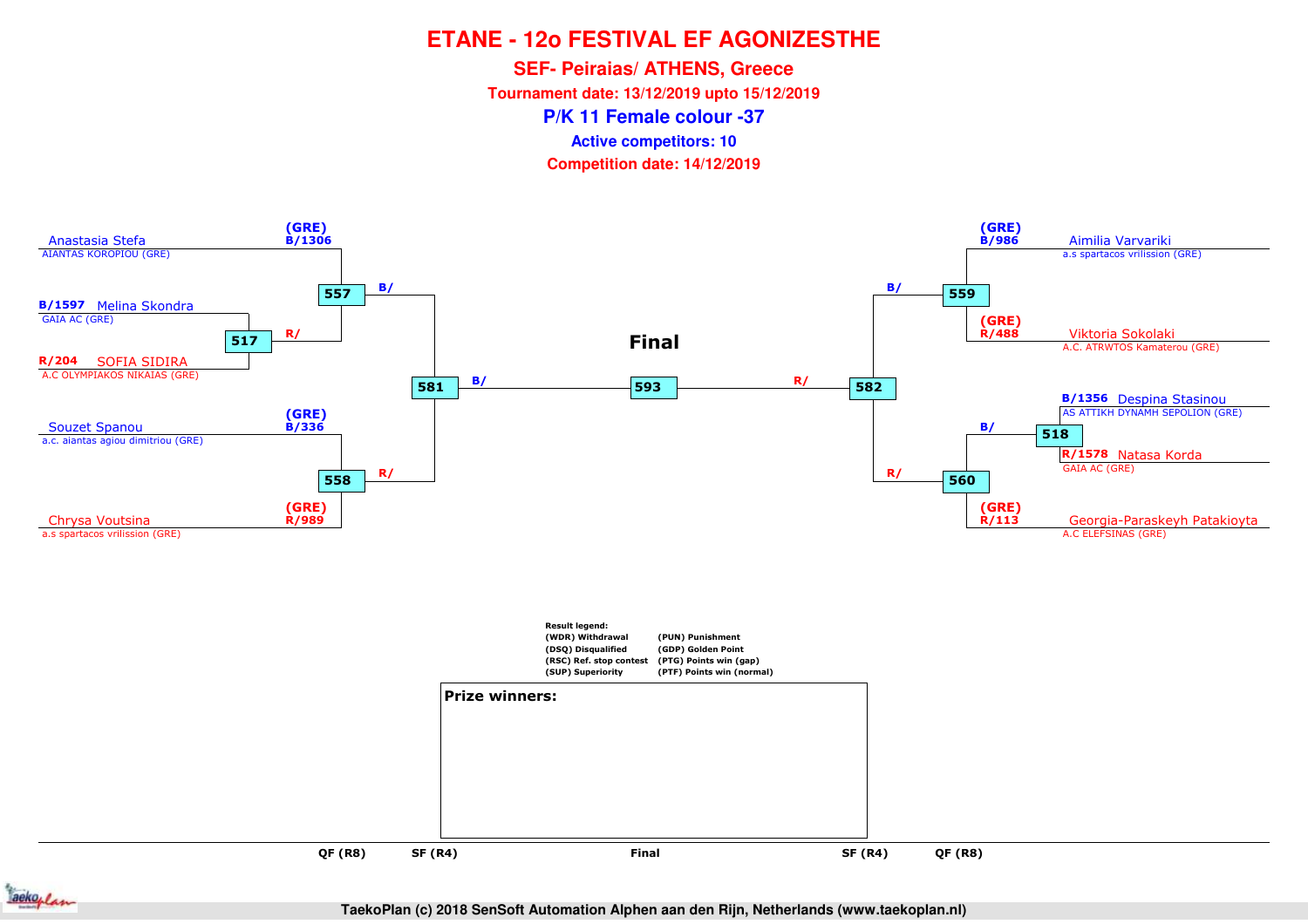**P/K 11 Female colour -41SEF- Peiraias/ ATHENS, Greece Tournament date: 13/12/2019 upto 15/12/2019Competition date: 14/12/2019 Active competitors: 6**